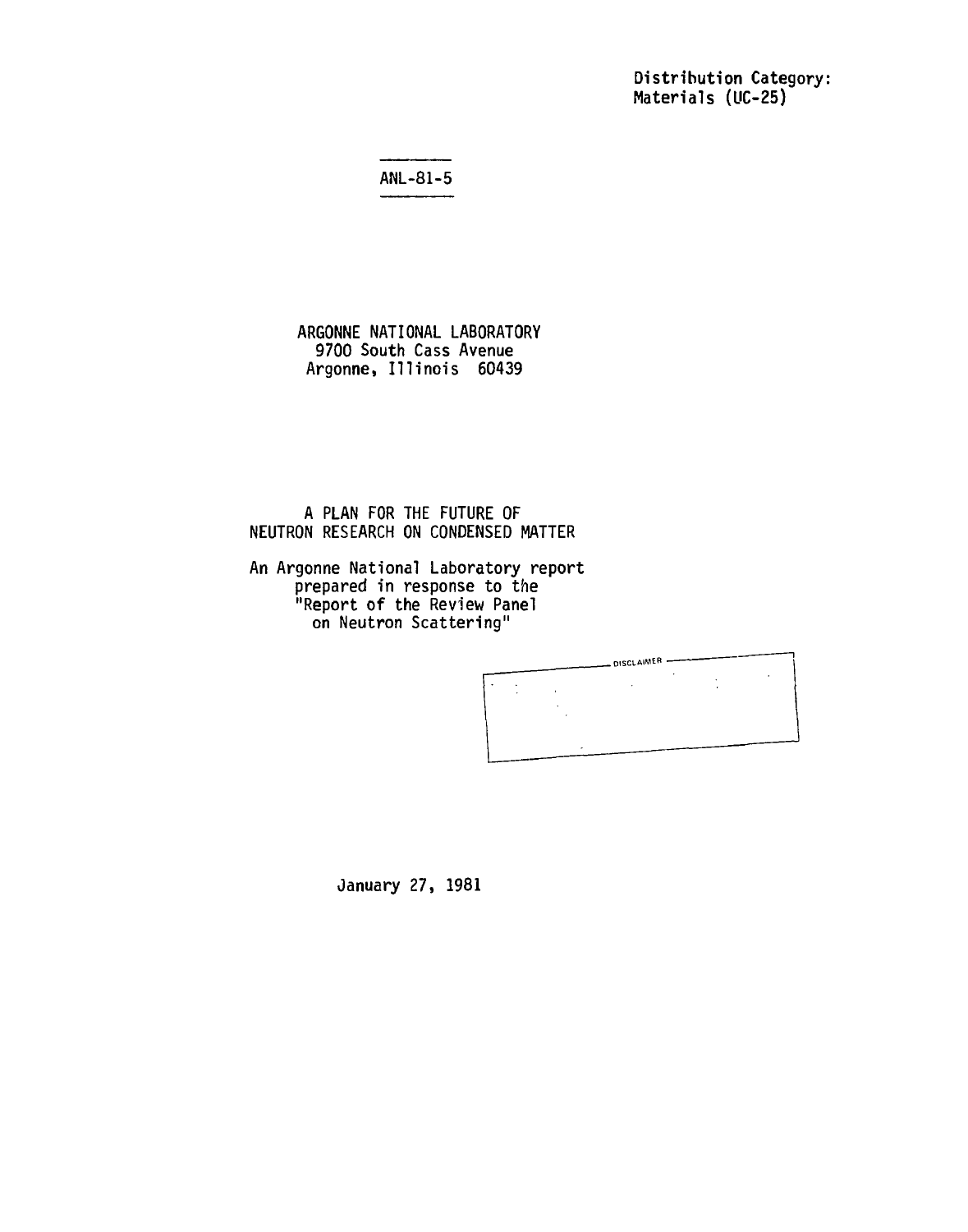# **TABLE OF CONTENTS**

|       | INTRODUCTION                                                  | 3.              |
|-------|---------------------------------------------------------------|-----------------|
| 1.    | SOME OMISSIONS FROM THE REPORT                                | 7               |
| Н.    | THE ESSENTIAL ROLE OF NEUTRONS IN CONDENSED<br>MATTER SCIENCE | 9               |
| HI.   | THE IMPORTANCE OF PULSED SPALLATION SOURCES                   | 13 <sup>°</sup> |
| IV.   | THE NEED FOR IPNS-I                                           | 18              |
| ٧.    | THE ROLE OF WNR-PSR IN CONDENSED MATTER RESEARCH              | 23              |
| VI.   | A VERY-HIGH-FLUX FACILITY FOR THE UNITED STATES               | 24              |
| VII.  | THE PROPOSED PLAN                                             | 25              |
| VIII. | SUMMARY                                                       | 28              |

 $\sim$   $\sim$ 

 $\ddot{\phantom{a}}$ 

 $\sim 10^7$ 

 $\sim$ 

 $\overline{\phantom{a}}$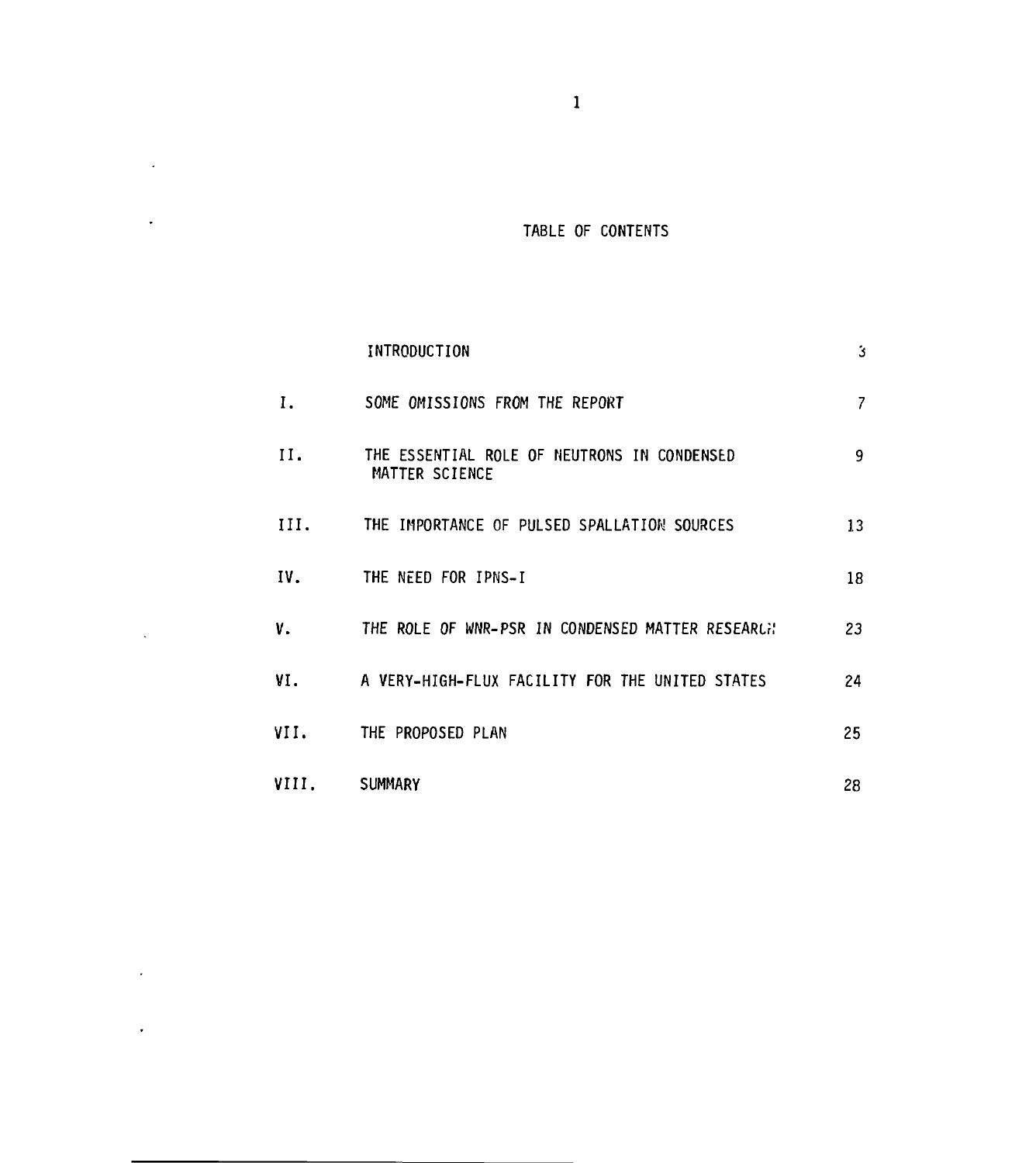$\boldsymbol{\lambda}$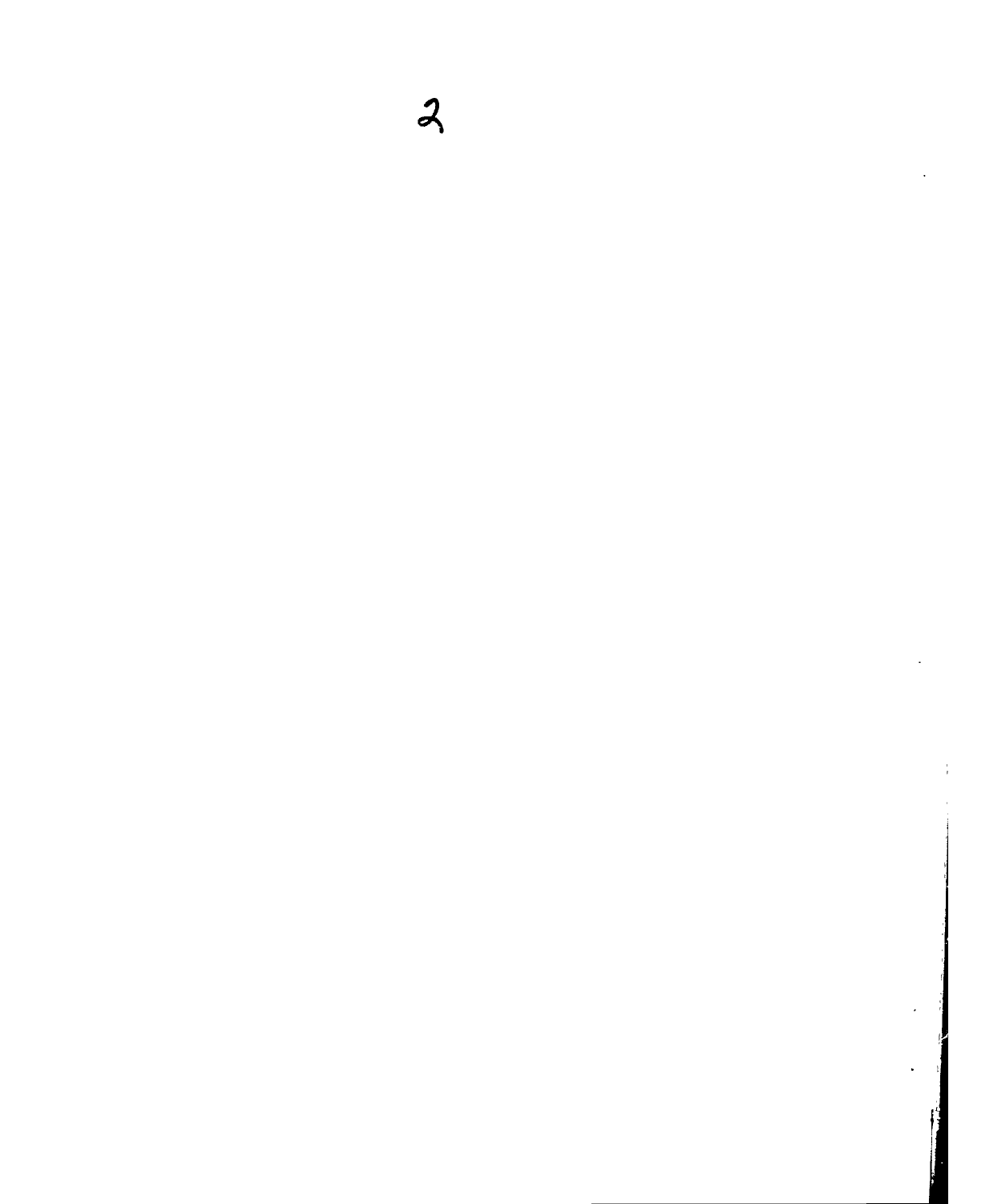#### INTRODUCTION

The Argonne management and scientific staff have ead and considered carefully the Report of the Review Panel on Neutron Scattering. The Panel has done a creditable job in evaluating the opoortunities for neutron research and assessing the present position of this field in the U.S. compared with other parts of the scientific world. The Panel members have tried to maintain the present strengths of the DOE neutron program while paying attention to the long-term (10-20 year) future of the field. They deserve credit for undertaking this difficult assessment.

We strongly support the Panel's recommendation for an expanded budget which will allow the systematic development of the field. The unique abilities of slow neutrons to probe the microscopic structure of condensed matter, together with the need for a fundamental understanding of the effects of fast neutron radiation on materials, argue for a strong neutron research program in the United States. It is clear from the information provided in the Report that a significant investment will be needed to maintain a viable position relative to the new facilities, with innovative instrumentation and large user community involvement, being set up in Western Europe.

We believe that the constrained budget presented by the Panel would have a disastrous effect on the future of neutron research in this country. Since its inception with the advent of nuclear reactors, progress in this field has been bound up with new sources and new types of instrumentation, and there is every reason to believe this will continue to be the case. Pulsed spallation devices represent the most promising line of development for new sources, and the U.S. has in the Intense Pulsed Neutron Source I at Argonne not only the best pulsed spallation source in the world for the next five years but also a program that has been associated from the beginning with novel instrument development. By phasing out IPNS-I as soon as it comes into operation, the constrained budget would cause a damaging and far-reaching set back. In the absence of any major new facility coming on line in the next five years, the U.S. would be relegated to  $\bar{\epsilon}$  second-class position for **the** foreseeable future.

In case **it** is **not** possible to provide **the** systematic development budget, we **wish to present an alternative plan which we believe** attains **the** objectives that **the Panel was striving for** but in **a way which will secure a sounder long-term future for the field. It will expand the use of the Brookhaven and Oak Ridge reactors; initiate design work on a**

 $\overline{3}$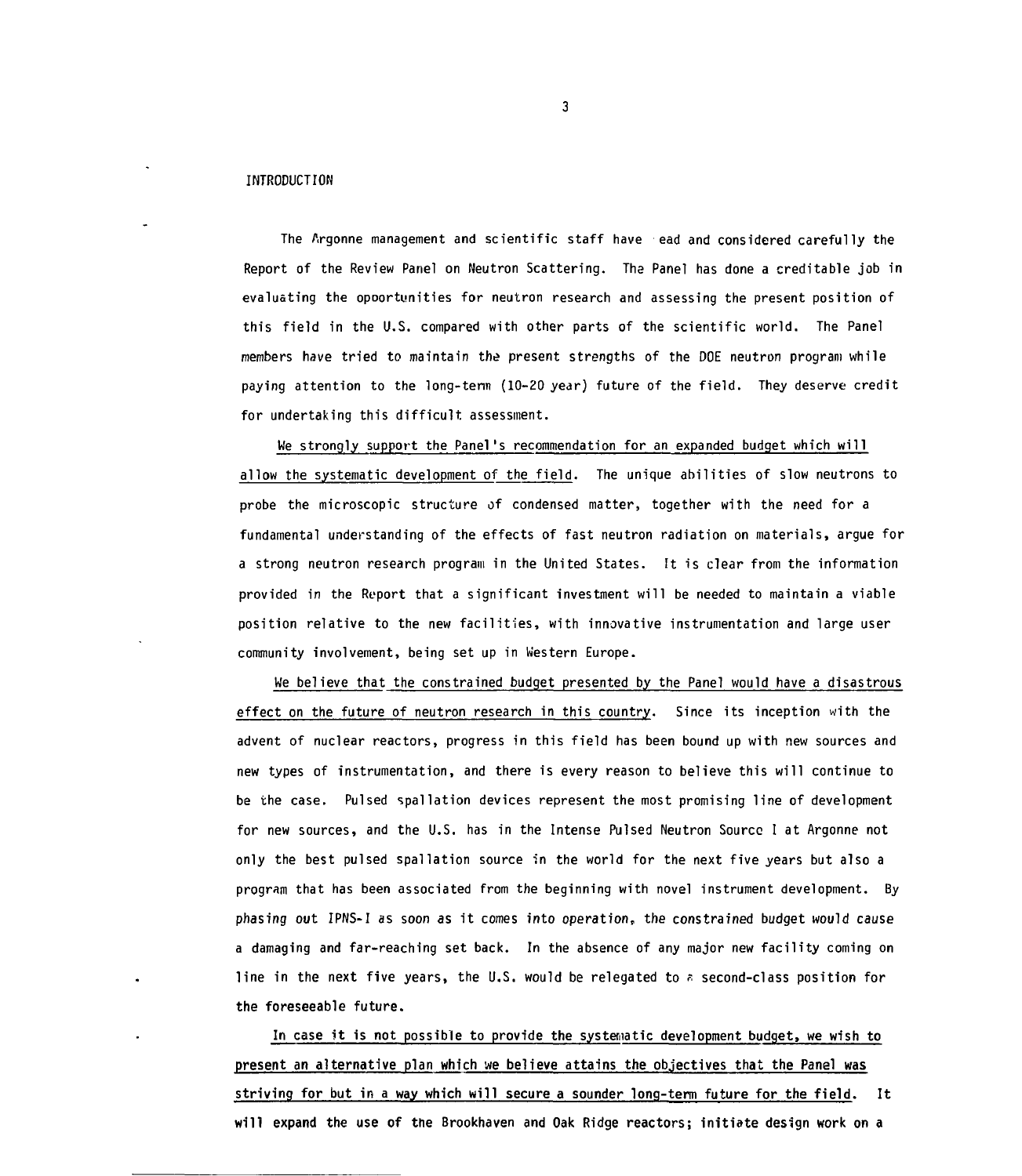**very-high-flux facility for the U.S. in the 1990's, which will surely be a spallation (pulsed or quasi-steady-state) neutron source; develop scientific experience at a pulsed spallation source to provide the basis for a decision on the world-class facility within the next five years; develop a user community in the U.S. to exploit the full potential of the field; and accomplish this within a budget scenario which shows a modest and realistic growth.**

**Our argument proceeds along these lines, discussed in more detail in the following sections:**

#### **I. Some omissions from the Report**

- **o First, we wish to point out some important considerations which the Report does not address. Among the more significant of these are the following:**
	- **1. The need to view neutron research in a broader context than materials science, considering applications to a wide range of scientific areas in biology, chemistry and fundamental physics as well as contributions to technology.**
	- **2. The crucial role in both science and instrument development played by the large user communities at the European centers.**
	- **3. The need to maintain continuity in providing facilities for basic neutron radiation effects research.**
	- **4. Possible instabilities in the cost-sharing of HFBR, HF!R and WNR by different DOE programs.**

# **II. The essential role of neutrons in condensed matter science**

**o** We strongly endorse the Panel's belief in the essential and unique role that neutrons **have fulfilled in materials science, chemistrv and biology, and will continue to fulfil if the required sources and instrumentation are available.**

#### **III. The importance of pulsed spallation sources**

**o We believe that the inherent intensity limitations of neutron techniques will continue to drive the need for higher fluxes; that there is very little chance that these fluxes will be provided by reactors; that the hope for the foreseeable future (10-20 years) must lie in spallation sources (pulsed, quasi-steady-state or a combination of the two); and that an intelligent decision will require both the scientific evaluation of the pulsed source and technical development of spallation source concepts.**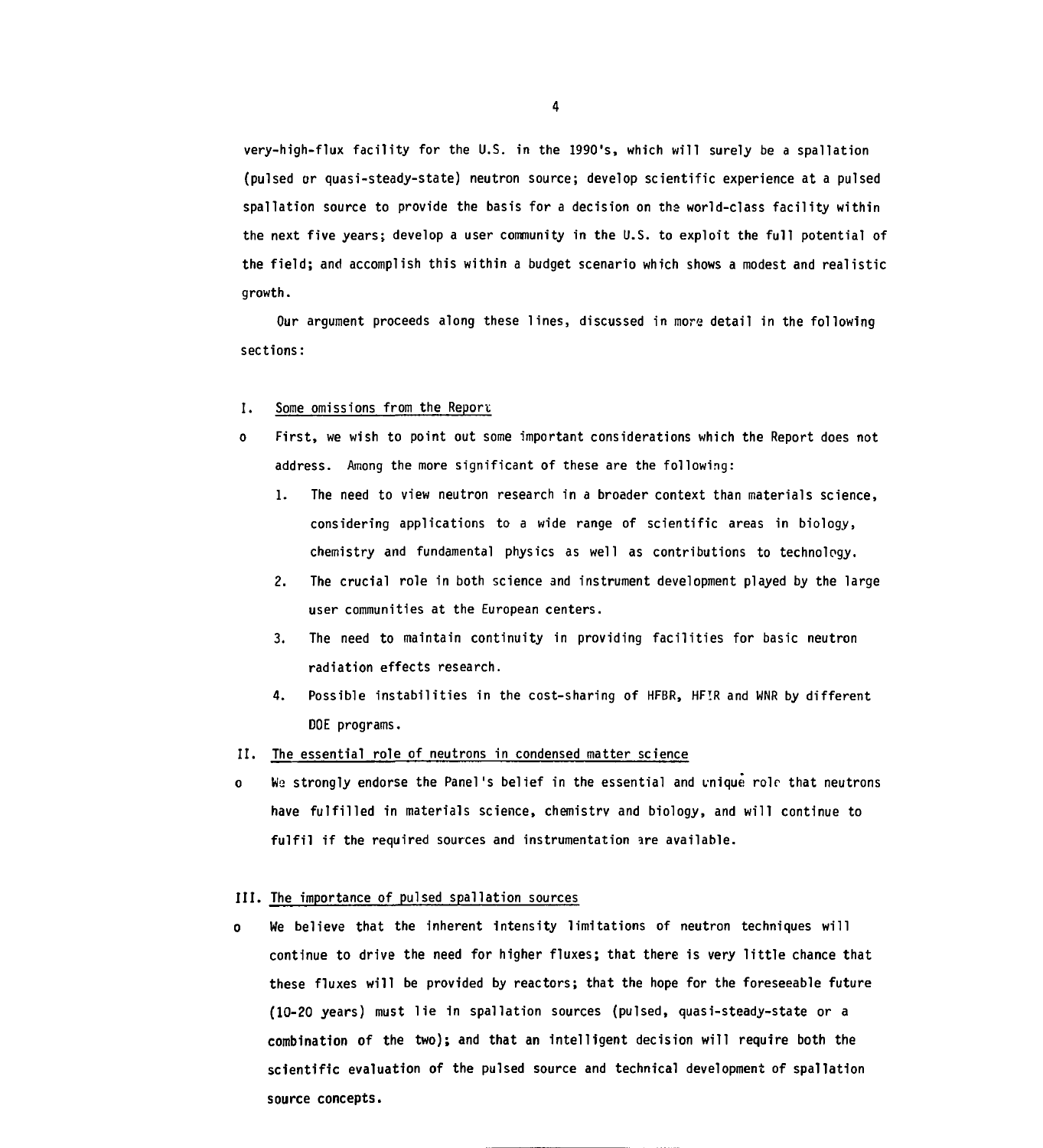- **IV. The need for IPNS-I**
- **o For reasons well documented in the Panel report, IPNS-I provides the only test-bed in the U.S. for the scientific and technical evaluation of pulsed spallation sources at least until 1986; it gives essential input for a decision on a very-high-flux source later in this decade which, as the Panel points out, is essential if such a source is to be availably in the early 1990's.**

#### **V. The role of WNR-PSR in condensed matter research**

**o The unsuitable time structure of LAMPF prevents the Weapons Neutron Research Facility at Los Alamos from being a competitive device until 1986 at the earliest, and it would be an uneconomical use of the available resources to duplicate IPNS-I instrumentation and research activities before the Proton Storage Ring becomes available. After 1986, the WNR-PSR facility could provide a pulsed neutron source for condensed matter research that would be more cost-effective than IPNS-I, assuming that the present commitment to availability for this research is met and that funding is provided by the Division of Military Applications at the indicated levels. The transfer of the pulsed source effort (research and instrumentation) could be an option at that time if these assumptions are validated.**

#### **VI. A very-high-flu\*, facility for the United States**

**o Since neither IPNS-I nor WNR-PSR wrill provide world-class capabilities after 1986, design work aimed at a new dedicated very-high-flux neutron source for the U.S. community should be initiated as soon as possible. Argonne, with its combined expertise in accelerator technology, neutron targetry, time-of-flight instrumentation and radiation effects research, is uniquely qualified to lead this design effort.**

# **VII. The proposed plan**

**o We present a plan which will allow the DOE neutron program to proceed on a responsible and rational course towards the very-high-flux soi'rce while nurturing the scientific capability which will exploit the new facility and the existing high-flux reactors. It is possible, with a near-term real growth averaging about 5% per year in the national (DOE-DMS) budget for neutron research, to realize the basic objectives of this plan.**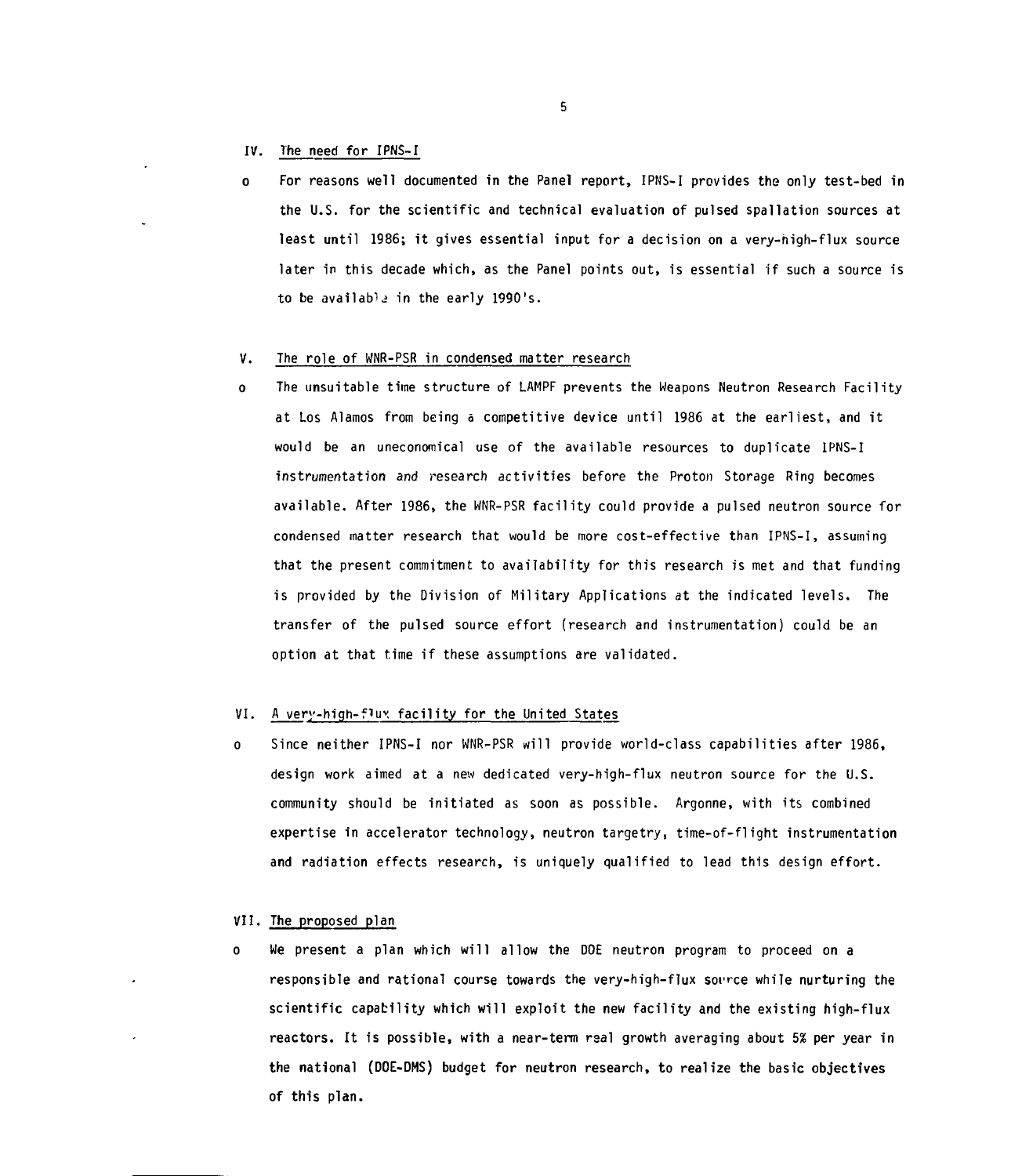**VIII. Summary**

**o We recognize that any plan which addresses a subject of this complexity is only as good as the assumptions on which it is based. We strongly suggest inat these assumptions continue to be validated as the science and the facilities progress, and that a nationally constituted committee representative of the neutron scientific community be set up to carry out this function.**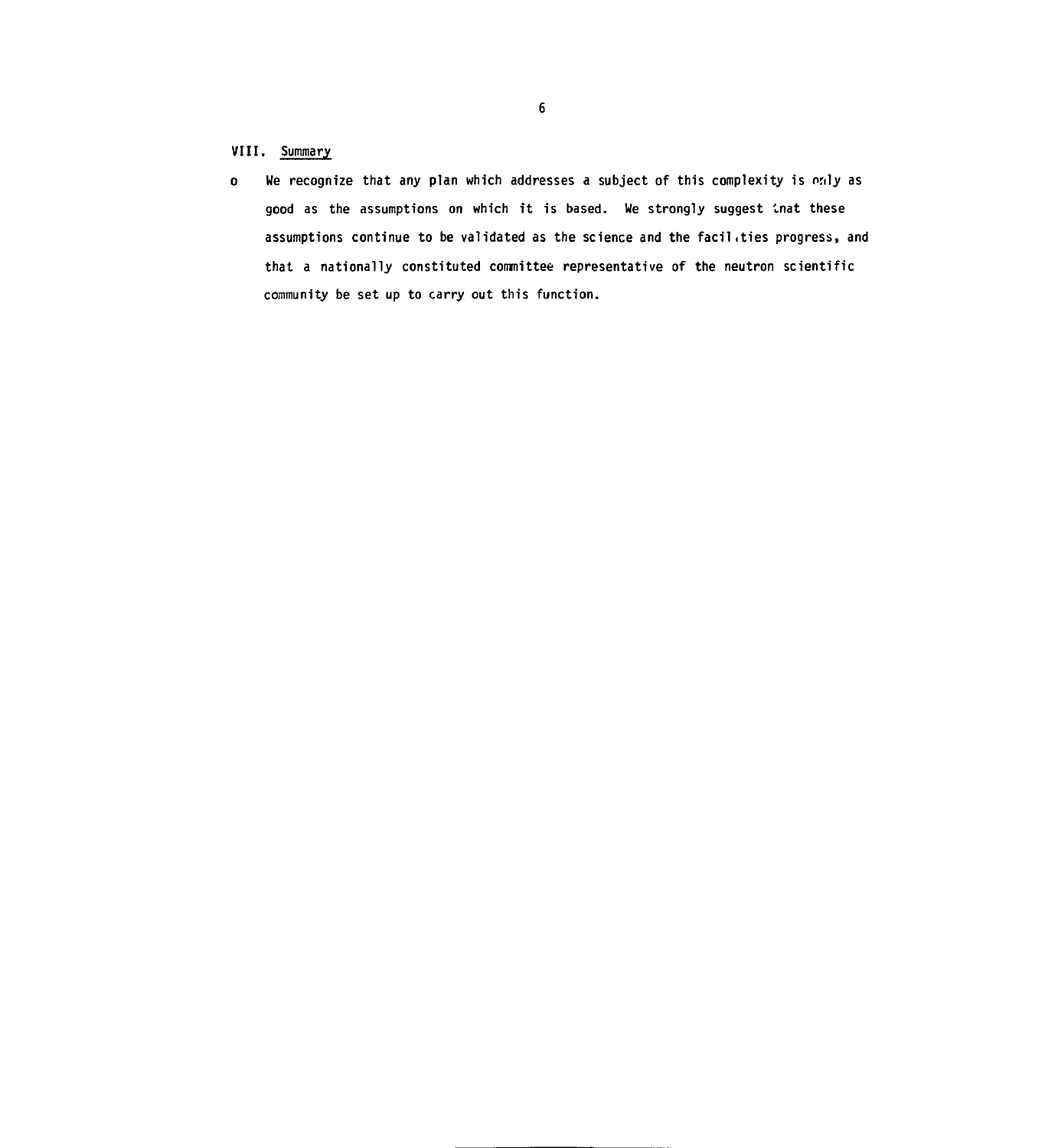I. SOME OMISSIONS FROM THE REPORT

We first wish to point out some important considerations which the Report does not adequately address.

1. Neutron research in a broader context

The charge to the Panel, placed in the framework of a restricted DOE Materials Sciences budget, and the ensuing recommendations place neutron research in too narrow a context. Neutron sources are important in many other fields of basic and applied research, and neutron scattering in particular is essential in fundamental physics and biology. The Institut Laue-Langevin in Grenoble, France, has shown how these opportunities can be exploited in a proper institutional context. They can not be addressed in a plan which considers only one type of funding source.

2. Importance of the user community

The Report discusses in some detail the prominent role played by ILL in the European scientific context, the leadership of ILL in innovative instrumentation, and the existence and encouragement of a large user community. There is clearly a relation between these factors—much of the innovation has come about because of bringing in new people and ideas. Yet the Panel's recommendations for the U.S. program do not indicate how or whether the outside user involvement at the major facilities should be strengthened, or how for example the additional funds proposed for HFBR and HFIR might achieve  $t \rightarrow i$  (apart from a suggested summer visitor program at Oak Ridge). Instead, the recommendations, in the constrained budget scenario, call for the elimination of the only user-oriented U.S. facility. We believe this reflects a serious underestimate of the essential role that a broad user community has played in the development of the European centers and needs to be played in the U.S. if the vitality of the field is to be maintained.

# 3. Radiation effects facilities

The Report states that neutron radiation damage research is important to the U.S. basic and applied materials science program and is a prime responsibility of DOE. Yet in the constrained budget it recommends elimination of the only facility at which it **will** be possible to carry out low-temperature basic research with fast neutrons.

 $\overline{7}$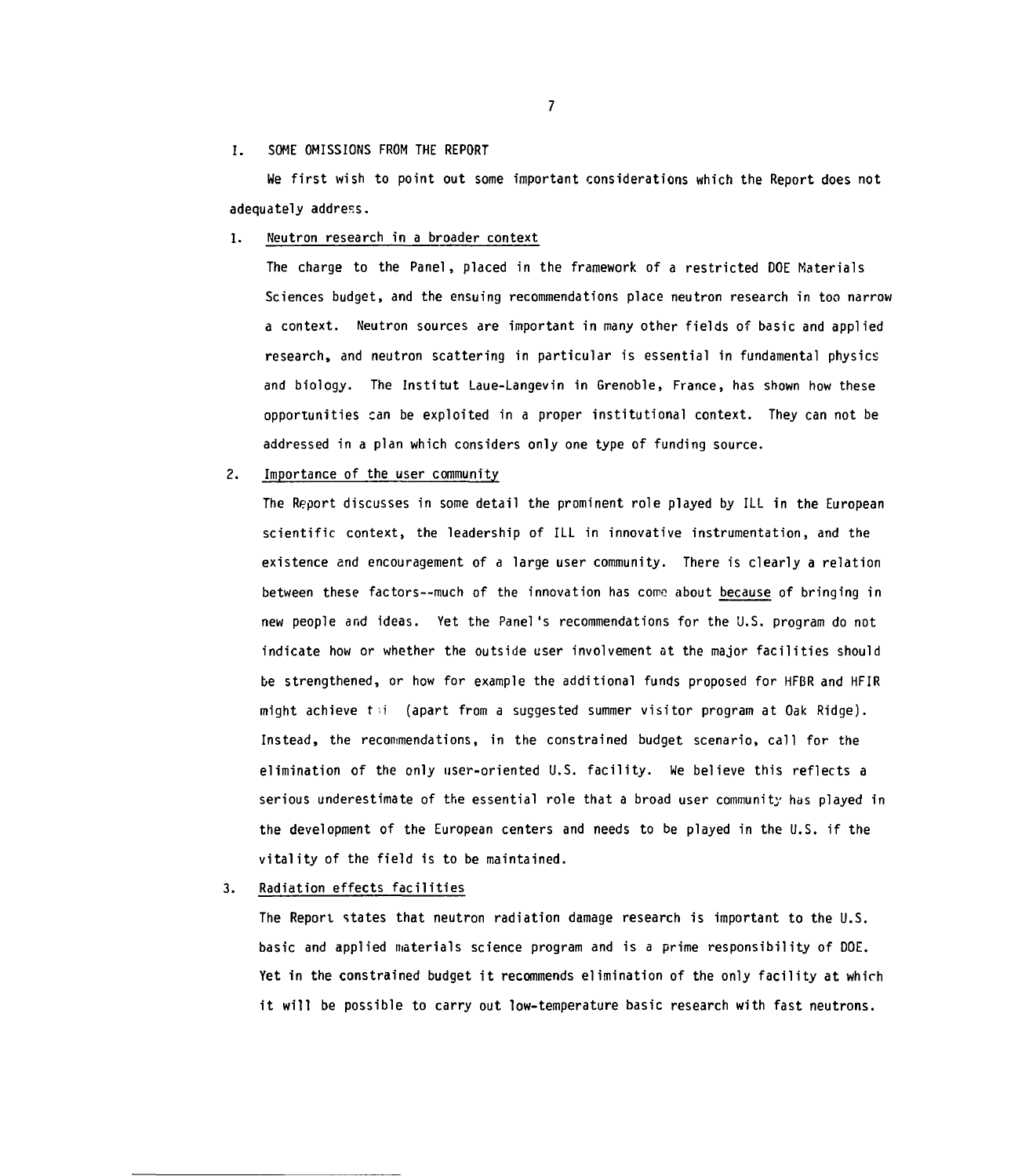# **4. Funding instabilities**

**The ability to even consider running four large facilities in a basic research budget of \$15-20M per year implies a great measure of sharing costs with other programs. The cost reduction effected by this cost sharing inevitably influenced the Panel's recommendations, since powerful facilities are thereby made available at reduced cost to the basic research community. Yet experience has shown this can lead to an unstable funding situation which in some cases has led to the demise of a reactor (MTR, ALRR, CP-5) We feel that this issue should have been addressed in the report, especially since the charge from DOE raised the prospect of increased reactor charges to the Materials Sciences Program. It may be difficult to assess a risk in an uncertain situation. But there is an obligation to do so when the certainty of shutting down a major facility, to which millions of dollars and tens of scientific and technicdl careers have been devoted, flows from a principal recommendation.**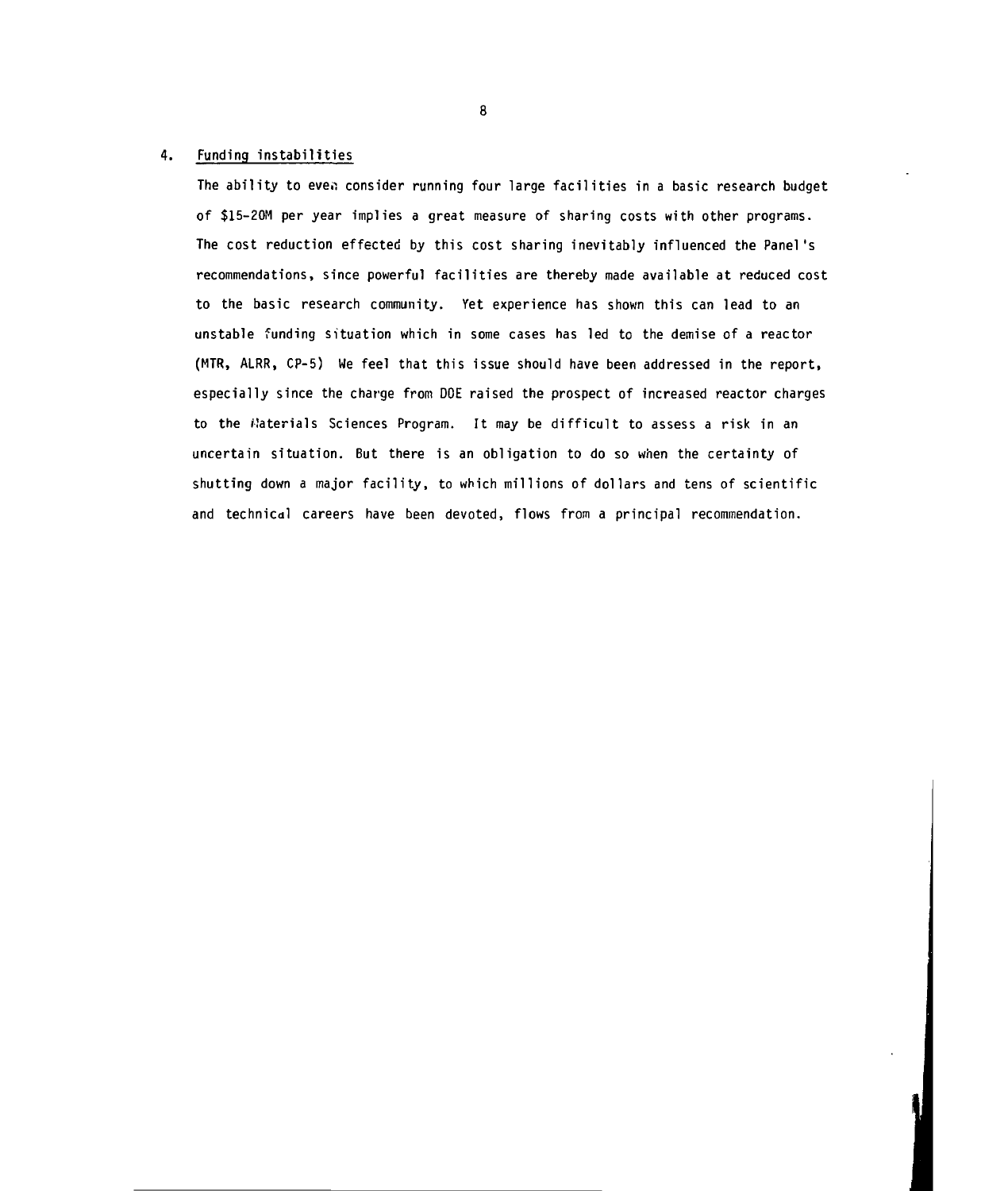II. THE ESSENTIAL ROLE OF NEUTRONS IN CONDENSED MATTER SCIENCE

**The unique properties of slow neutrons--the ability to penetrate bulk matter, their low snergy and short wavelength being well matched to the ranges of interest in condensed matter, their coupling to magnetic systems through their magnetic moment, their relatively strong and isotope-dependent interaction with light atoms like hydrogen and carbon—make them an excellent probe of the microscopic nature of a broad range of physical, chemical, and biological phenomena. The importance of neutrons to the study of condensed matter was emphasized succinctly in the 1977 National Academy of Sciences report on Neutron Research on Condensed Matter. To quote this report:**

**"Neutrons . . . provide basic information about the structural and magnetic properties of condensed matter that is not accessible via any other experimental technique. Such information is essential for the understanding of all properties of materials"**

**and:**

**"In many cases, completely new areas of research investigation have been opened up by the exploration of the unique properties of neutrons".**

**Three years after the publication of this report, the above statements assume greater urgency in the light of the grave situation which faces the field of neutron scattering in this country. This urgency is prompted by the need to plan now for effective new neutron sources to continue this vital area of condensed matter and materials research into the 1990's and beyond, in spite of the serious budgetary restraints facing basic research in the U.S. at the present time. As the present report of the Review Panel on Neutron Scattering points out, in one of its most startling and important findings, the three major nations of Western Europe, namely the United Kingdom, France and West Germany, have not only appreciated and assimilated the facts about the importance of neutron scattering but have effectively laid the basis for both present and future excellence in the field via existing facilities such as the ILL in France, and future facilities such as the SNS at the Rutherford Laboratory in England and the SNQ spallation source being planned in West Germany. By spending five times as much on this field as the U.S., by involving a very large user community and by developing novel technology and instrumentation, they have already surpassed the U.S. in this field and will clearly inherit it almost completely if the U.S. finds itself, by the early 1990's, with no effective new neutron**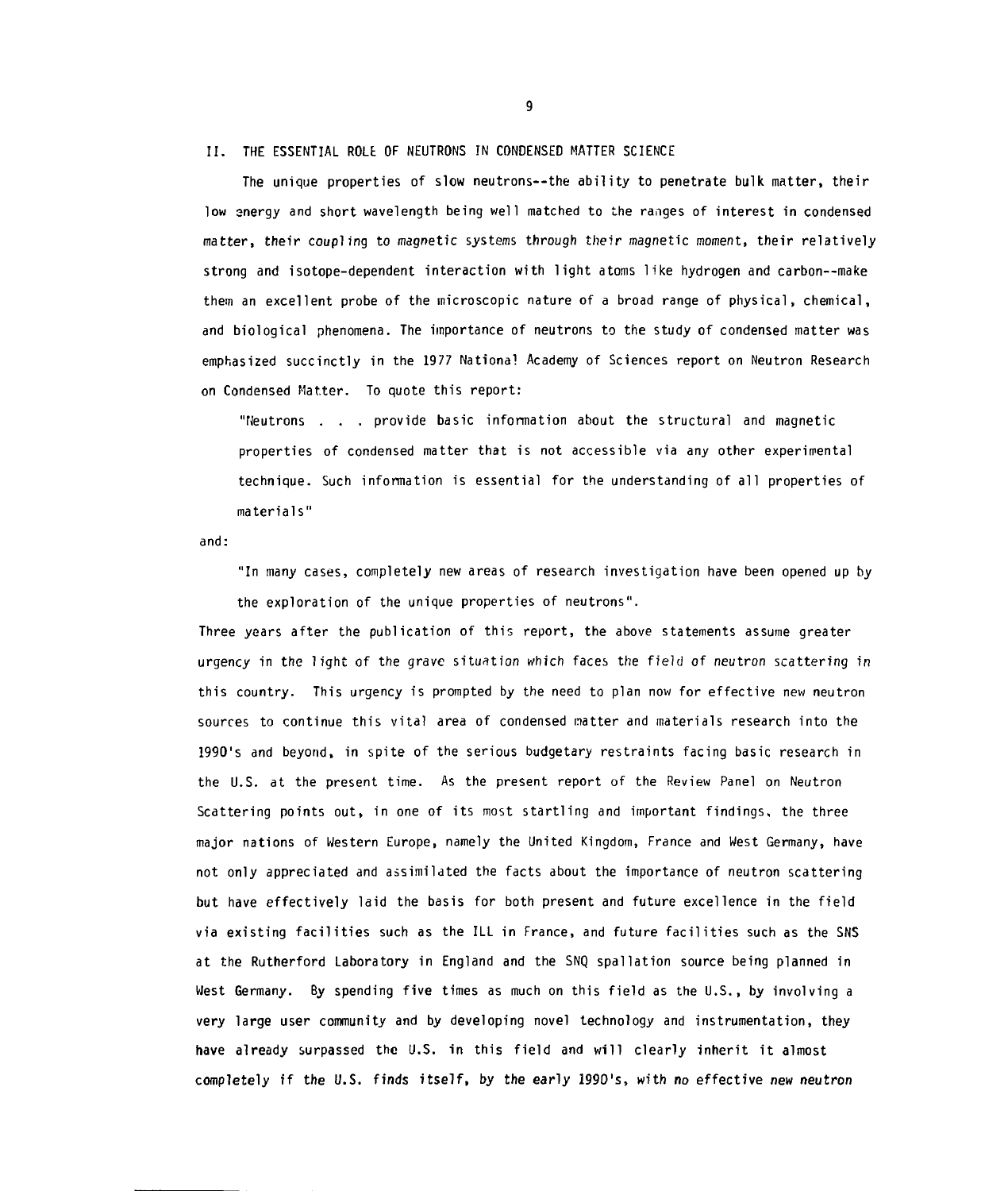**source. We believe this would constitute a major setback for condensed matter and biological research in this country with a chain of serious consequences to the health and vitality of the scientific community.**

**We will briefly examine the impact made by different neutron techniques on condensed matter and biological sciences. First, inelastic neutron scattering studies processes where the neutron exchanges both energy and momentum with the system under study and can thus be used to probe the spectrum of "excitations" (i.e. the dynamics) of the system at a truly microscopic level. Past accomplishments of inelastic neutron scattering have greatly transformed whole areas of condensed matter science. Unlike optical and Raman spectroscopy, which probe long-wavelength phonons in crystals, neutrons can probe the spectrum of waves in crystals with wavelengths ranging from long to short compared with the interatomic spacings of the solid or fluid under study, thus providing a wealth of much more detailed information on the interactions (chemical bonding or magnetic) between the constituents. For example, the intricate knowledge of the existence and spectrum of phonons have enabled us to construct theories of bonding and cohesion of metals, semiconductors and insulators far more sophisticated and detailed than anything which would have been possible without such information. In addition, inelastic neutron scattering has enabled the construction of test models of the electron-phonon interaction which are vital to understanding the transport and superconducting properties of metals and of highly sophisticated models of non linear phenomena in anharmonic crystals and quantum solids. The knowledge of the existence and the dispersion of spin excitations in solids has done the same thing for the understanding of the fundamental nature of magnetism in metals and insulators, of crystal field levels in systems containing magnetic ions, and of the physics of mixed valence (interconfigurational fluctuation) materials. The study of soft mode phenomena and critical scattering has been essential to the understanding of the important field of phase transitions, both structural and magnetic. Inelastic neutron scattering studies are currently contributing to the understanding of amorphous solids, fluids and spin glasses, all frontier fields at the present time.**

**J**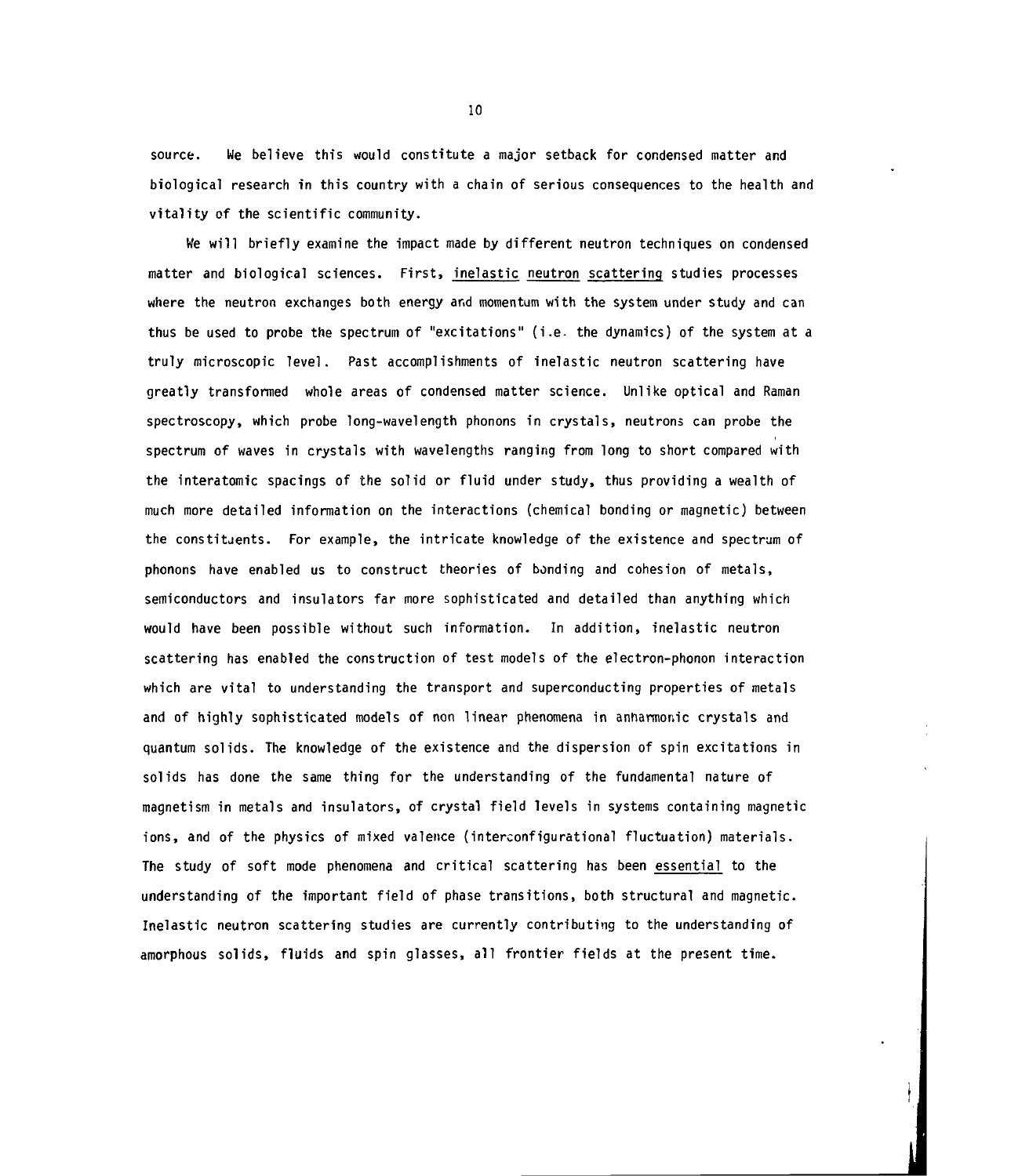**Neutron diffraction is concerned with the structural arrangement of the atomfc particles (and sometimes magnetic moments) in a material and the relation of this arrangement to its physical and chemical properties. In the past 25 years crystallography has revolutionized the biological sciences, has become the major cornerstone of transition metal coordination chemistry, and has played a crucial role in the fields of organic chemistry, the earth sciences and materials research. To understand the fundamental, physical, chemical or biological properties of a material or compound it is usually essential to know its structure. The scattering of radiation (electrons, x rays, neutrons, etc.) offers the most effective experimental means of acquiring such** information. Electrons can only be used to study surfaces or thin films because they have **low penetrability. X rays, being a highly energetic form of radiation, are capable of inducing damage in certain systems, particularly those containing biological molecules. On the other hand, neutron radiation of the type used to investigate molecular structure does not induce damage and has the following unique features:**

**(a) the ability to detect hydrogen and other light atoms easily;**

**(b) low absorption in all but a few cases;**

**(c) the ability to obtain true nuclear (as opposed to electronic) position and motion;**

**(d) interaction with unpaired electron spins in magnetic materials; and**

**(e) the irregular variation of the scattering cross section with atomic weight. For these reasons, neutron diffraction has had a major impact on studies of broad classes of materials: homogeneous catalysts, metal hydrides, hydrogen-bonded materials, solid electrolytes, one-dimensional electrical conductors, ferroelectrics and antiferroelectrics, organic compounds, ferro-, antiferro- and ferri-magnetic materials, and polymers. Neutron diffraction is also beginning to play a major role in the study of biological systems like viruses, proteins and enzymes. The ability to selectively substitute deuterium for hydrogen is especially advantageous. This application is being heavily exploited in Europe where facilities for sample preparation and wet chemistry are being set up at the neutron sources, for example, the new European Molecular Biology Organization's laboratory adjacent to the ILL reactor.**

**Neutron radiation effects studies are of primary importance to the use and safety of fission nuclear energy and to the development and use of fusion energy. In addition, neutron radiation damage is an effective tool in the study of the defect solid state,**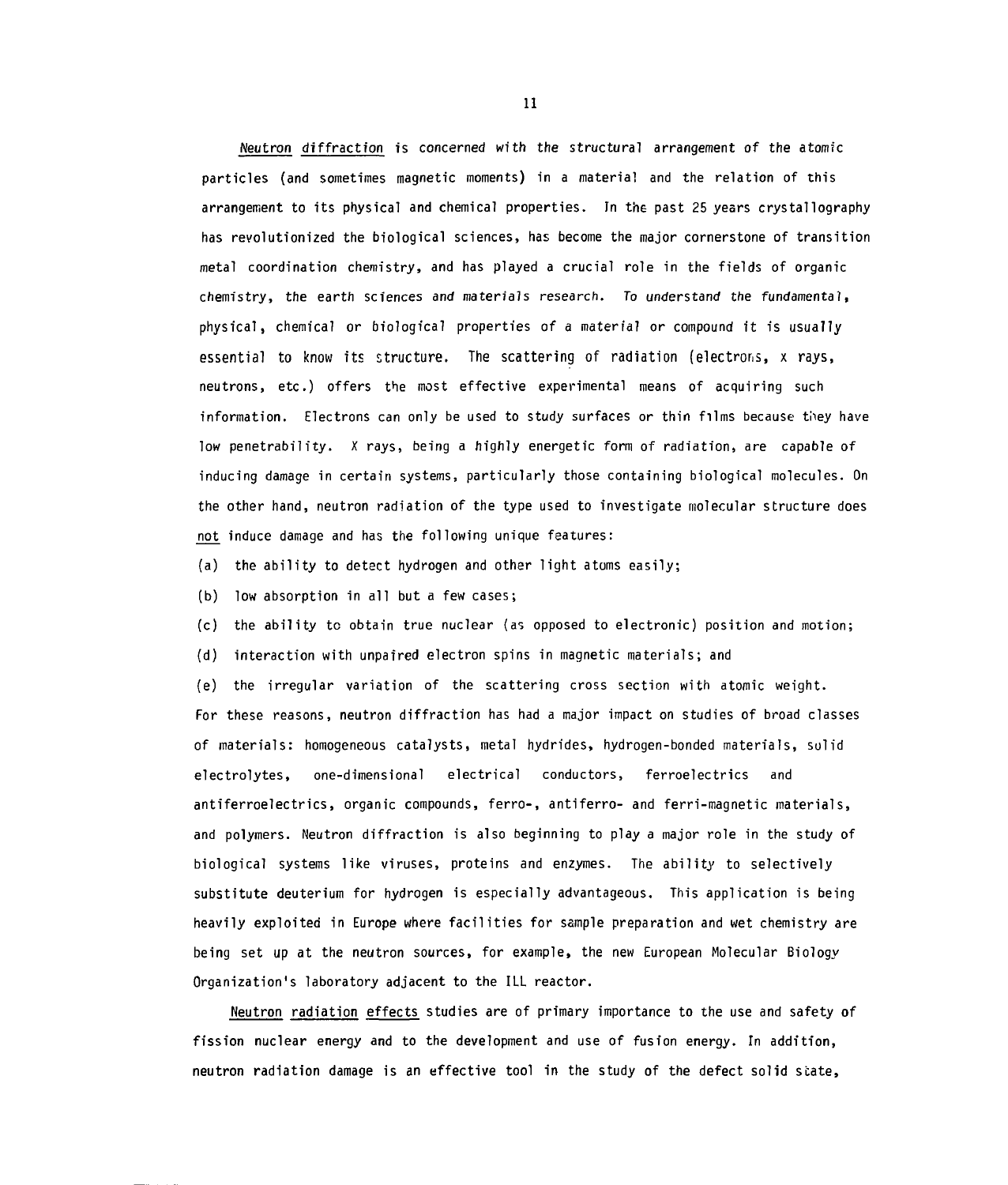**particularly in the area of defect interactions. Let us consider what happens when a solid is bombarded by fission neutrons. The energetic neutron collides elastically with a host lattice atom imparting to it some tens of keV of kinetic energy. The net result is a localized area called a displacement cascade containing a high concentration (10"') of vacant lattice sites and self-interstitial atoms. At this concentration, these defects** interact with each other, producing a very complex defect array whose properties greatly **dif<sup>f</sup>er from the simple situation of a single vacancy/interstitial pair that is produced by low-tiiergy electron irradiation. It is this complexity which is responsible for the** changes in the mechanical properties that are so important to material problems arising in **nuclear reactors and magnetic fusion devices, and which therefore needs to be understood on a fundamental level.**

**As well as these primary applications, neutrons have relevance in other areas uf science and technology. In fundamental physics, the measurement of the very small electric dipole moment of the neutron, an experiment which is very demanding on the intensity cf the source of neutrons, provides a crucial test of theories of the weak interaction. In addition, there are large numbers of technological applications of neutrons, including activation analysis, tomography, radiography snd so on, which need to be further developed at neutron sources under research conditions to fully exploit their usefulness to technology.**

**In conclusion, the availability of state-of-the-art neutron sources continues to be vital for the development of knowledge about the structural arrangements and fundamental processes occurring in condensed matter and the relation of these tc problems of national technological importance. We strongly support the Panel in their recommendation for an expanded budget which will enable the U.S. to proceed with a systematic development of these facilities.**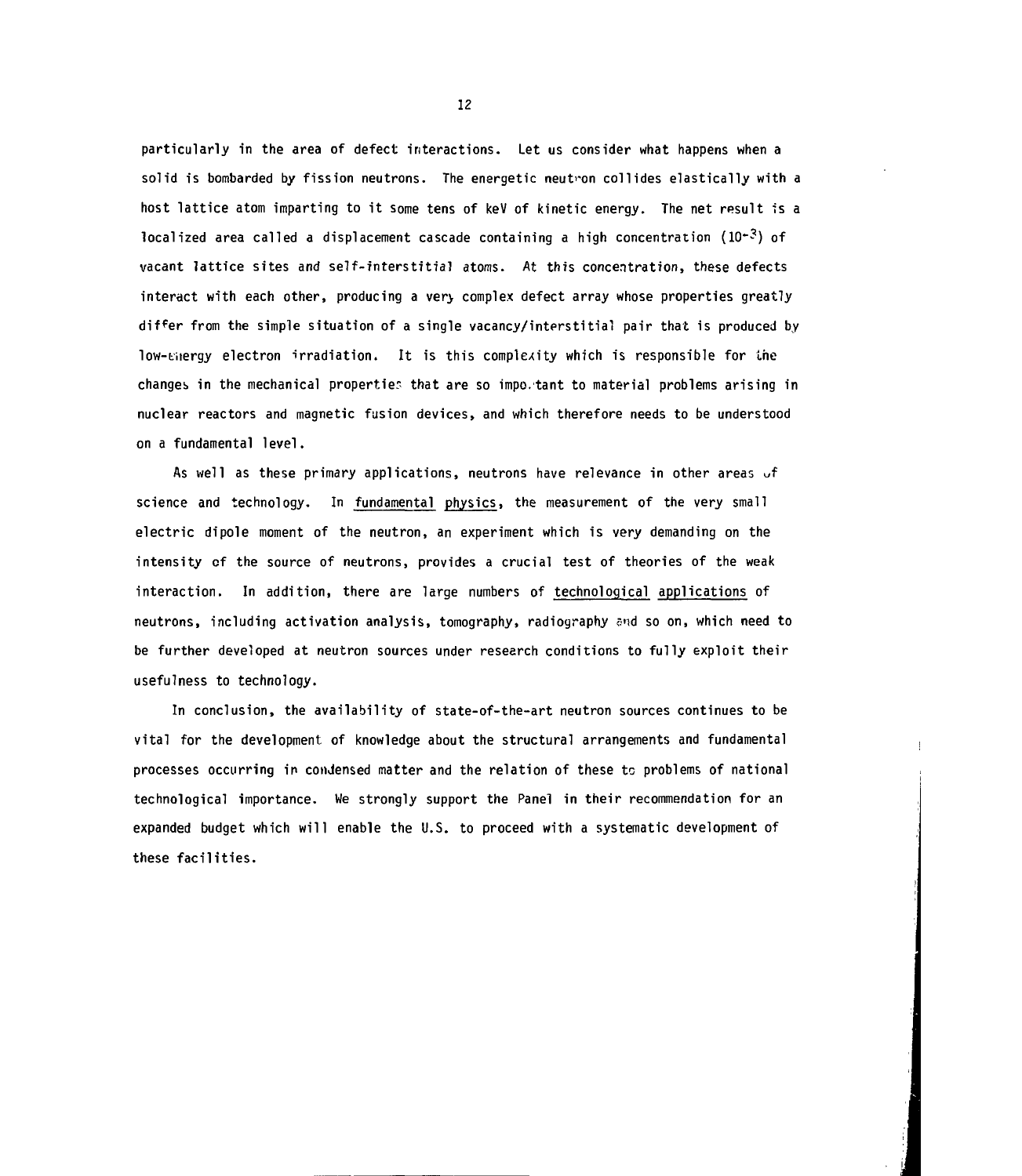### **III. THE IMPORTANCE OF PULSED SPALLATION SOURCES**

#### **The way to higher fluxes**

**The most pressing argument for the rapid development of pulsed spallation sources in the U.S. is that they provide the only practical way ;.o achieve new high-flux neutron sources in the U.S. and thus assure the continued vitality of the field. As the Panel indicates in its report, neutron scattering is intensity limited, and history has shown that increases in intensity have provided new and often unexpected breakthroughs. The Panel also points out that the present high-flux reactors, which have fluxes around 1015 n/cm^sec, will be 25 years old by 1990 and their age makes it prudent to plan for a new source by the 1990's. For technological, as well as political and economic, reasons it is unlikely they will be replaced by a "super high-flux" reactor in the U.S. at that time. The pulsed source can, however, offset many of 1he apparent advantages of a reactor if the peak flux and repetition rates are high enough. It can be shown that, for neutron scattering experiments with "conventional" (thermal) neutron energies, a pulsed source** with a peak flux of 10<sup>16</sup> n/cm<sup>2</sup>sec and 60 Hz repetition rate is more powerful than the **present high-flux reactors by a factor ranging from about 1 to 100, depending on the experiment to be done.**

#### **New experiments**

**There lies an important class of inelastic neutron scattering experiments which have heretofore not been explored because of severe limitations on the flux of epithermal neutrons and crystal reflectivities for high-energy neutrons at reactors. These correspond to experiments in the 60 meV - 500 meV energy transfer range. The abundant epithermal flux of a pulsed spallation source (% 100 times larger than that available at** the ILL "hot source" at 1 eV for a 10<sup>16</sup> pulsed spallation source), the short ( $\sqrt{l}$  l<sub>u</sub> sec) **burst width and chopper technique make these the only feasible neutron sources for performing such experiments. These include studies of:**

- **(a) electronic densities of states (in the range U.l-0.5 eV around the Fermi level) of transition, mixed-valence and actinide metals;**
- **(b) high-lying magnetic excitations in transition and rare-earth metals, for example, of the spin density wave in metallic chromium;**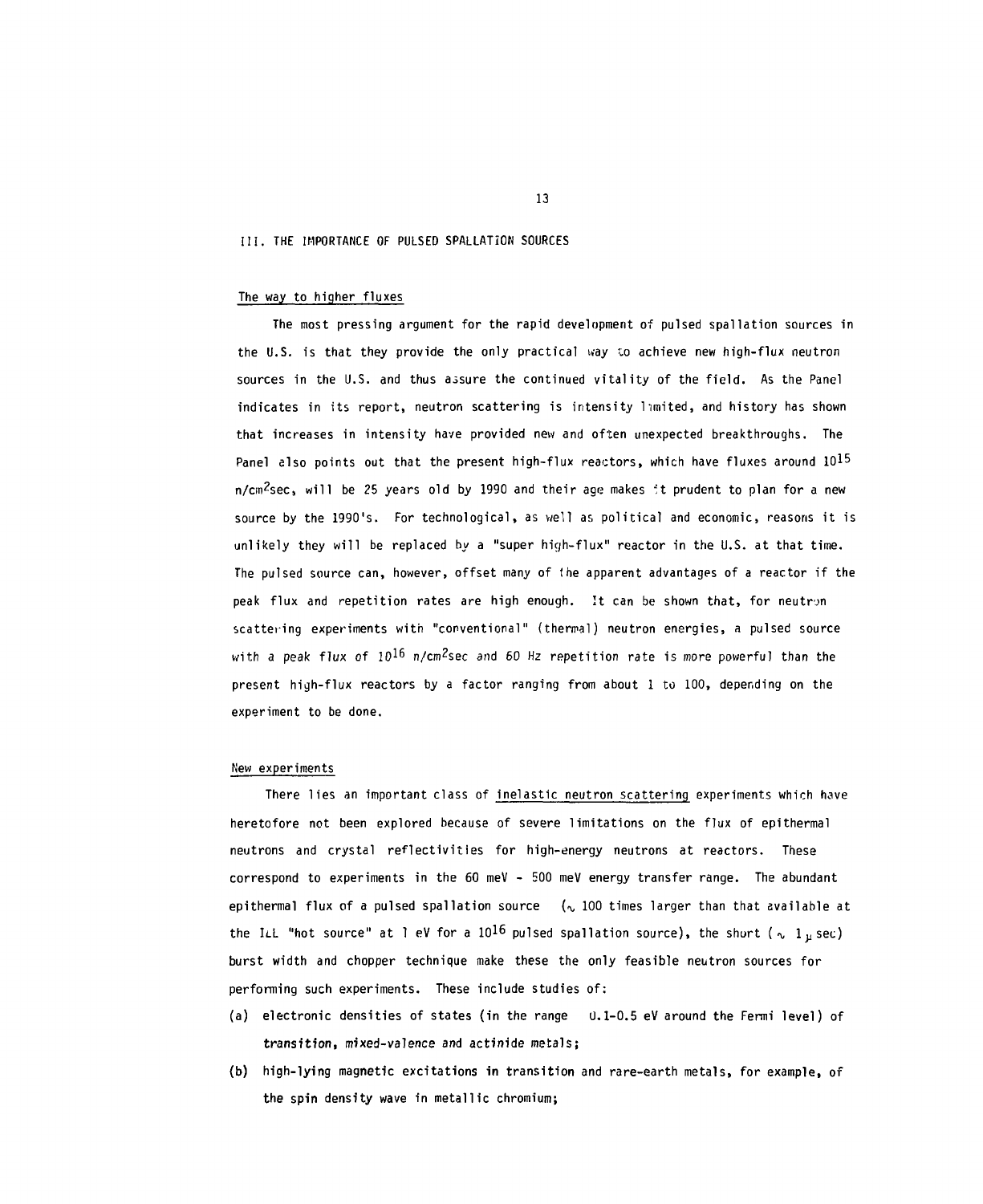- (c) the dynamics of light, tightly bcund interstitials in metal hydrides and superionic conductors (leading to a detailed understanding of the potentials for these interstitials),
- (d) magnetic and collective excitations in amorphous solids (where the severe kinematic restrictions on requiring large energy transfers at small neutron momentum transfers force one to use h'gh-energy incident neutrons);
- (e) high-energy molecular vibrational spectra—particularly those of intermediate products formed in catalytic reactions at surfaces;
- (f) crystal-field levels in actinide metals and compounds; and
- (g) studies of the atomic momentum distributions of quantum fluids and solids, such as helium-3 and -4.

It is our be'ief that neutrons will be the best probe for excitations at such energy transfers from the point of view of energy resolution, signal to background ratios and ease of sample preparation (e.g., bulk samples will do), that they will open up a whole new area of condensed matter science, and that the nature of pulsed spallation sources is uniquely suited to such investigations.

Pulsed neutron sources will play a dominant role in powder diffraction because they offer a particularly simple and effective way to obtain the high resolution needed for refinement of small complex structures. The time-of-flight technique allows data to be taken at a single scattering angle. Thus, back-scattering detectors can be used to achieve high resolution and time-focusing techniques can be employed to dramatically increase the detector area with no loss of resolution. Because no chopper is required, a large source area can be viewed; thus long incident flight paths can be used to achieve high resolution. Since typical pulsed source moderators produce pulses whose widths are roughly proportional to wavelength, the time and geometrical resolution contributions remain matched over a wide range of Q. Thus, the resolution function is nominally constant over a wide Q range and can therefore be made superior to that available on a conventional diffractometer over part or all of the Q-range of iicerest. The high-resolution powder diffractometer (HRPD) operated at the prototype pulsed source **ZING-P'** has demonstrated these principles. It achieved resolution of ad/d = 0.0C3 with **counting** times of one to two days for typical samples. Presently operating conventional **diffractometers** match **this resolution only** in the limited Q-range for which they are optimized. The HRPD also exhibited a better peak-to-background ratio for a standard Al<sub>2</sub>O<sub>3</sub>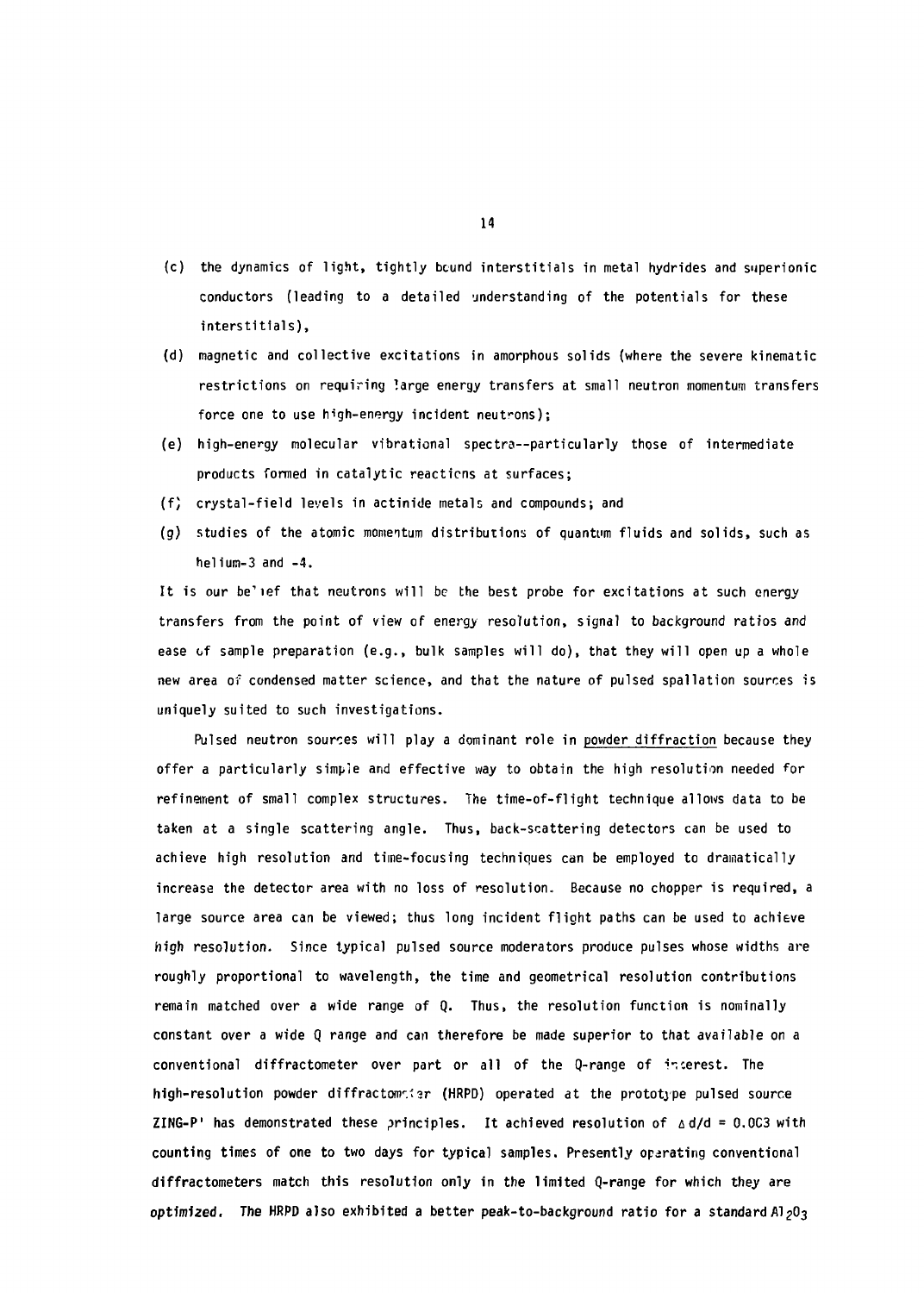**sample than that reported for any reactor diffractometer, probably resulting from the source being off between pulses. Rietveld refinements gave results as good as or superior to those obtained on the best conventional diffractometers, despite the low peak flux of the ZING-P' source relative to the high-flux reactors.**

**Thus, powder diffraction at a high-flux source will provide extremely powerful capabilities which can be used for measuring very small samples (e.g., transuranics) or making rapid sequential measurements, for example, in an electrochemical cell in the process of charging and discharging. The single-angle diffraction is especially powerful for high-pressure studies and with multiple-anvil presses neutron diffraction at pressures of 100 kbar with a high-flux source can be expected.**

**In single crystal diffraction, crystals with more than 100 atoms in the asymmetric unit can now be solved routinely by conventional neutron techniques. There are, however, two problems with these techniques:**

- **(a) Even at a high-flux reactor with a suitable crystal, data collection can be long and tedious; and**
- **(b) Compounds with large molecular weights are often the most difficult to obtain in the form of suitably large crystals**

The use of time-of-flight techniques with large position-seasitive area detectors at a **high-flux pulsed source will lead to higher data collection rates, perhaps by two orders of magnitude, than are obtained at single-detector instruments at reactors. This will permit the study of more complex structures, including those of biological molecules, and** smaller crystals than are now feasible to measure . These advances should be particularly **effective in the study of transition metal coordination and cluster complexes which are homogeneous catalysts or model the surface chemistry of heterogeneous catalysts. In addition, the single crystal diffractometer will provide a totally unique** three-dimensional sampling of reciprocal space, which is especially powerful for studying **phase transitions, superlattices, and diffuse scattering. Since it is possible to obtain these 3-D views of reciprocal space with the sample in a fixed position, special pressure and temperature equipment is easily accommodated.**

**Pulsed sources can utilize all of the characteristics of neutrons which render them so important for biological structural studies and, in addition, offer several unique advantages. An important application lies in the utilization of anomalous scattering**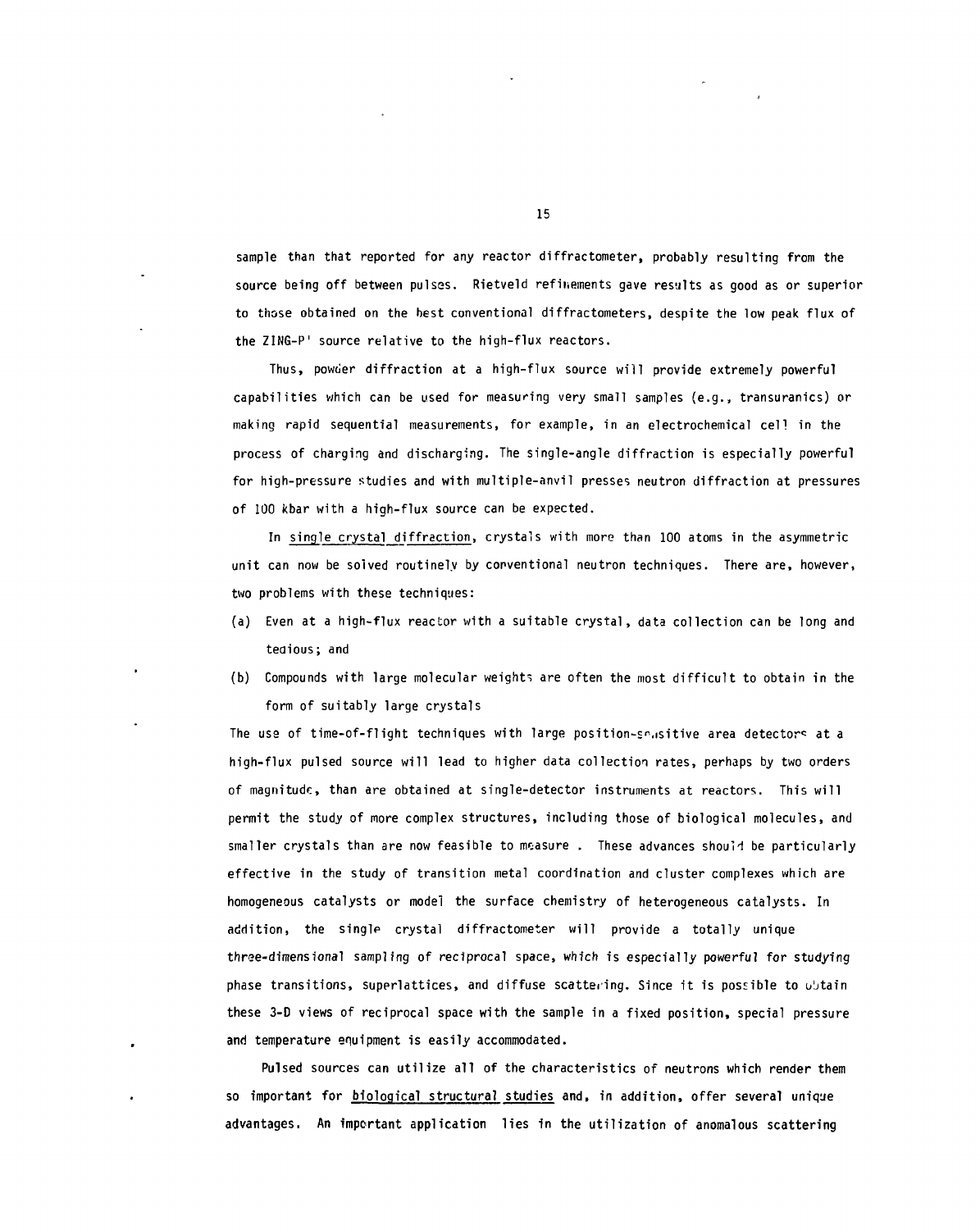**at nuclear resonances. At certain wavelengths, characteristic isotopes exhibit an anomalously larger cross section for elastic scattering than they exhibit at other wavelengths removed from the resonance. Thus at the resonant wavelength these anomalous scatterers have a significantly larger scattering density than normal. If several such isotopes are sequestered in localized areas of the molecule, the molecule will be labeled at resonant wavelengths. In addition, many enzymatic cofactors can be replaced with resonant lanthanides to provide labels on functional regions of molecules. Calcium, for instance, can be replaced by gadolinium within many Ca\*",, binding proteins and the distances between active sites can be obtained.**

**Basic research in neutron irradiation effects is aimed at an understanding of the displacement cascades and the changes which occur in them as a function of temperature. The damage mechanisms and defect state can best be understood by "freezing in" the defects as they are produced, which generally means irradiation below 10°K. The motion and agglomeration of the defects are studied by subsequent systematic warming. Of primary importance in these studies is the ability to control and characterize the neutron energy spectrum as well as the bombardment temperature. The flux does not need to be very high provided it is high enough to produce a sufficient density of cascades in a reasonable time so that the property changes induced by the cascades can be measured. Pulsed** spallation sources have adequate time-average fast neutron fluxes (10<sup>12</sup> - 10<sup>13</sup>n/cm<sup>2</sup>sec) **and the low gamma heating means that temperature control down to 4°K can be easily maintained.**

### **World-wide activity**

**Thus, not only do pulsed sources offer the most promising approach to obtaining higher effective intensities, they also have some unique features compared with reactors which will enable qualitatively new types of scientific investigation to be carried out. A workshop on "Applications of a Pulsed Spallation Neutron Source" held at Argonne in 1973 identified many exciting research opportunities with these devices, and consequently activities were begun 1n several countries, including Japan, where a new source of this kind came on line 1n the fall of 1980, and Great Britain, where the SNS, providing peak** fluxes of 5 x 10<sup>15</sup> at 50 Hz (a higher intensity than any pulsed source now planned in the  $U.S.$ ) will come up to full power in 1986. In Germany, a large-scale  $(\sim $10M)$  study is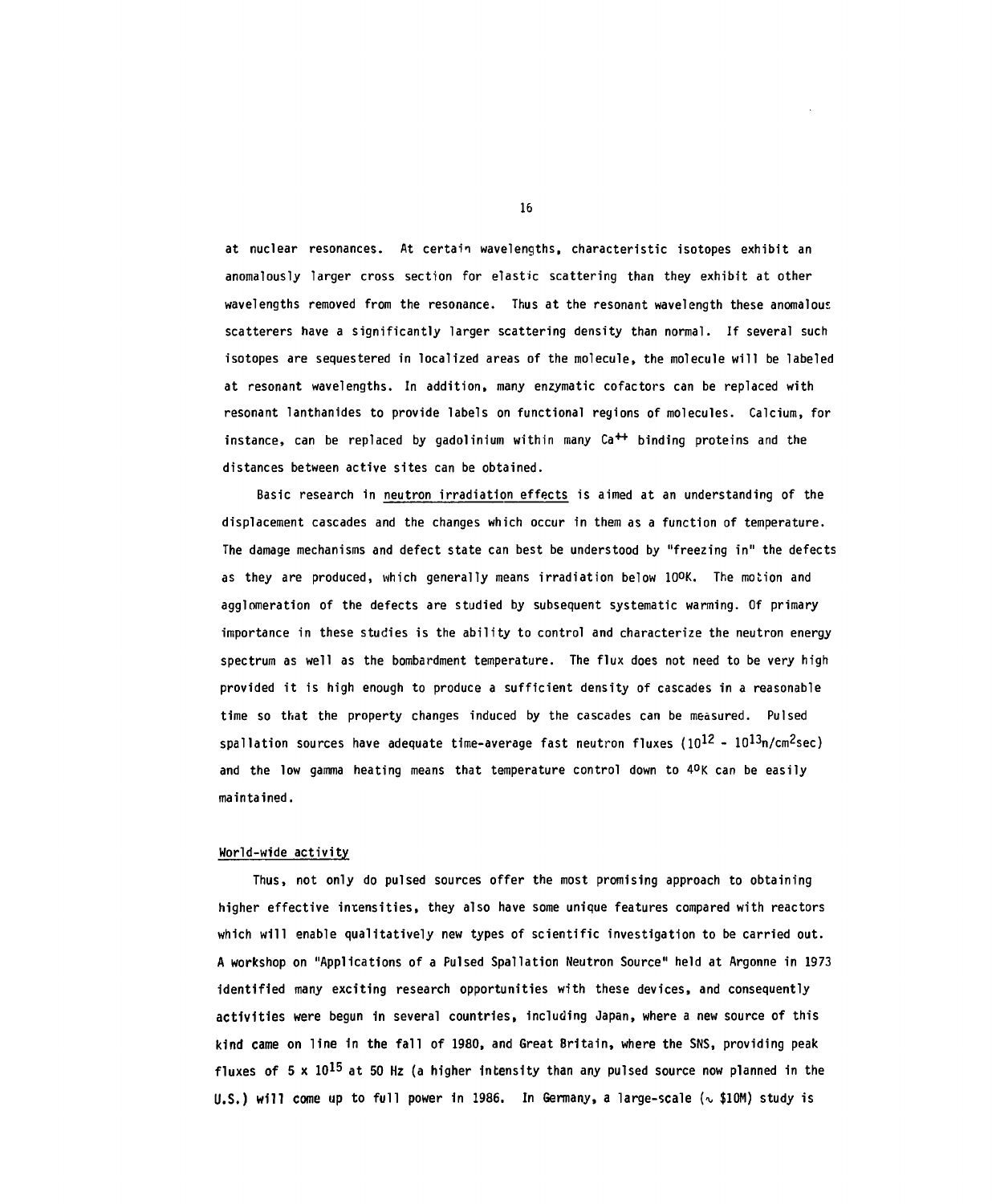**underway for a somewhat different kind of spallation source, a quasi-steady-state source (5% duty cycle) which could provide competitive intensities for steady-state techniques as well as enhanced performance for time-of-flight experiments, further enhancement being** possible with the further addition of a compressor ring to provide short  $(\sim 1 \, \mu \, \text{sec})$  proton **pulses. The relative scientific merits of this type of source, more versatile but correspondingly more costly in terms of both construction and operation compared with a pulsed source of the same peak flux, should be considered in the process of making a decision on the very-high-flux U.S. facility.**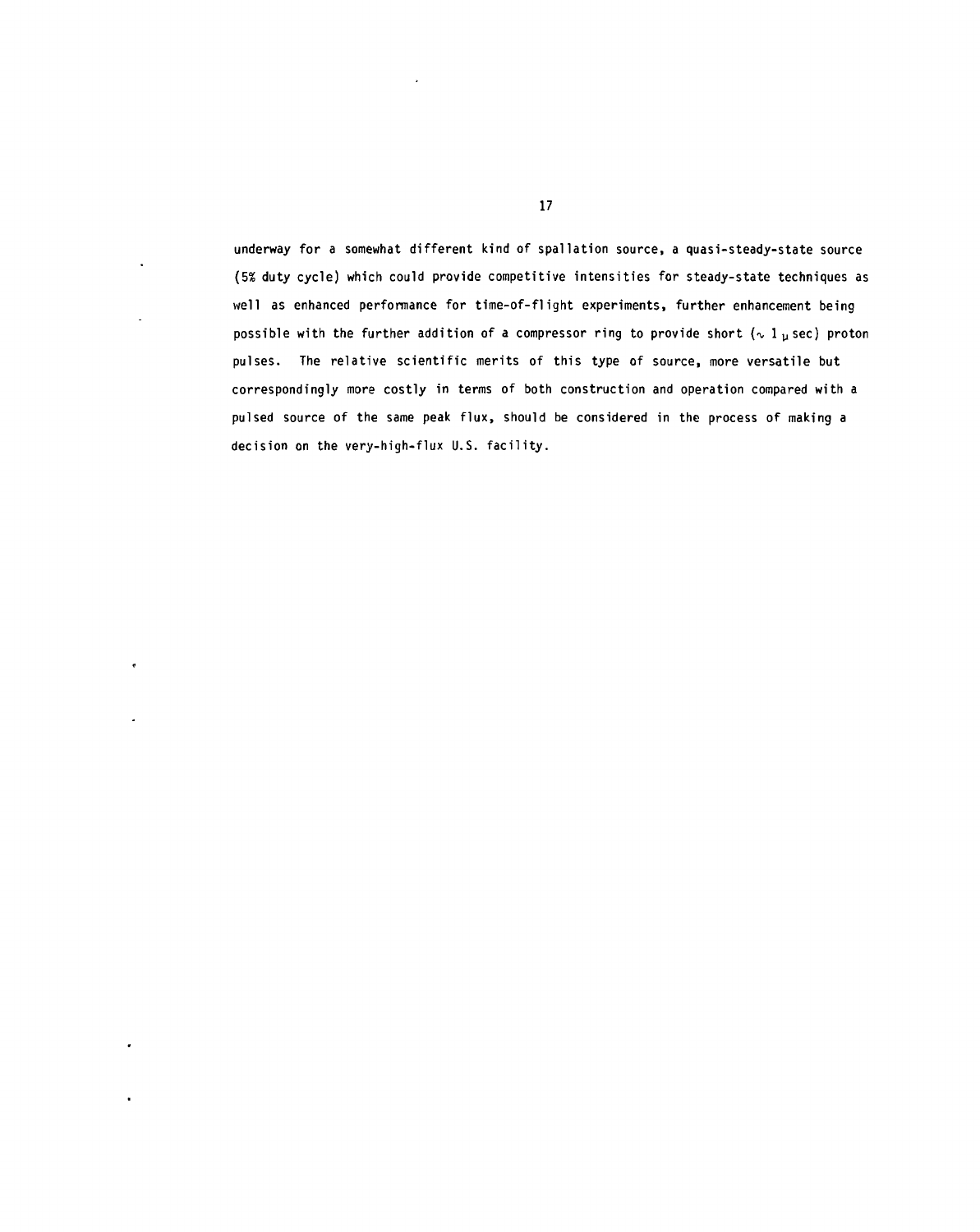#### **IV. THE NEED FOR IPNS-I**

## **Future goals**

**If the scientific community in the U.S. is to have a very-high-flux neutron source in the early 1990's, it is clear that a decision to construct such a source must be made within the next five years or so. A decision by the community to go ahead by 1986, for example, followed by the appropriation of funds and the design and construction of a project of this magnitude, would likely provide a facility available for research by 1993. Two kinds of activity must therefore proceed immediately:**

- **(a) The scientific evaluation of the type (steady-state, quasi-steady-state or pulsed) and performance (peak flux, repetition rate, neutron energy range) required; and**
- **(b) The technical evaluation of the cost and feasibility of the different options.**

**As discussed in the previous section, we believe that the next source must be a spallation source. We also believe that a pulsed source can exceed the capabilities of the present reactors even in those areas which have traditionally been the province of the steady-state techniques, as long as the intensity is sufficient, in addition to providing radically new capabilities in other areas. The option of a quasi-steady-state spallation source should also be considered, although we believe it will turn out to be much more costly. In any case, an evaluation of the pulsed sources over the entire range of scientific demand must be explored before a responsible scientific decision can be made. In addition, there is a need to maintain continuity in the technical development of spallation sources which involves new technology in either case. (In fact, the problems are largely common to the pulsed and steady-state sources, as the recent expansion of the International Collaboration on Advanced Neutron Sources, to include the steady-state sources, implies.)**

### **The systematic development of pulsed sources at Argonne**

**The IPNS-I facility now being built at Argonne and scheduled for completion in the Spring of 1981 provides the only way of making a thorough scientific evaluation, and a highly effective way of continuing the technical development, of the pulsed spallation source within the required time scale. It is part of a deliberate and systematic plan which Argonne set up to develop advanced spallation sources, starting with the world's**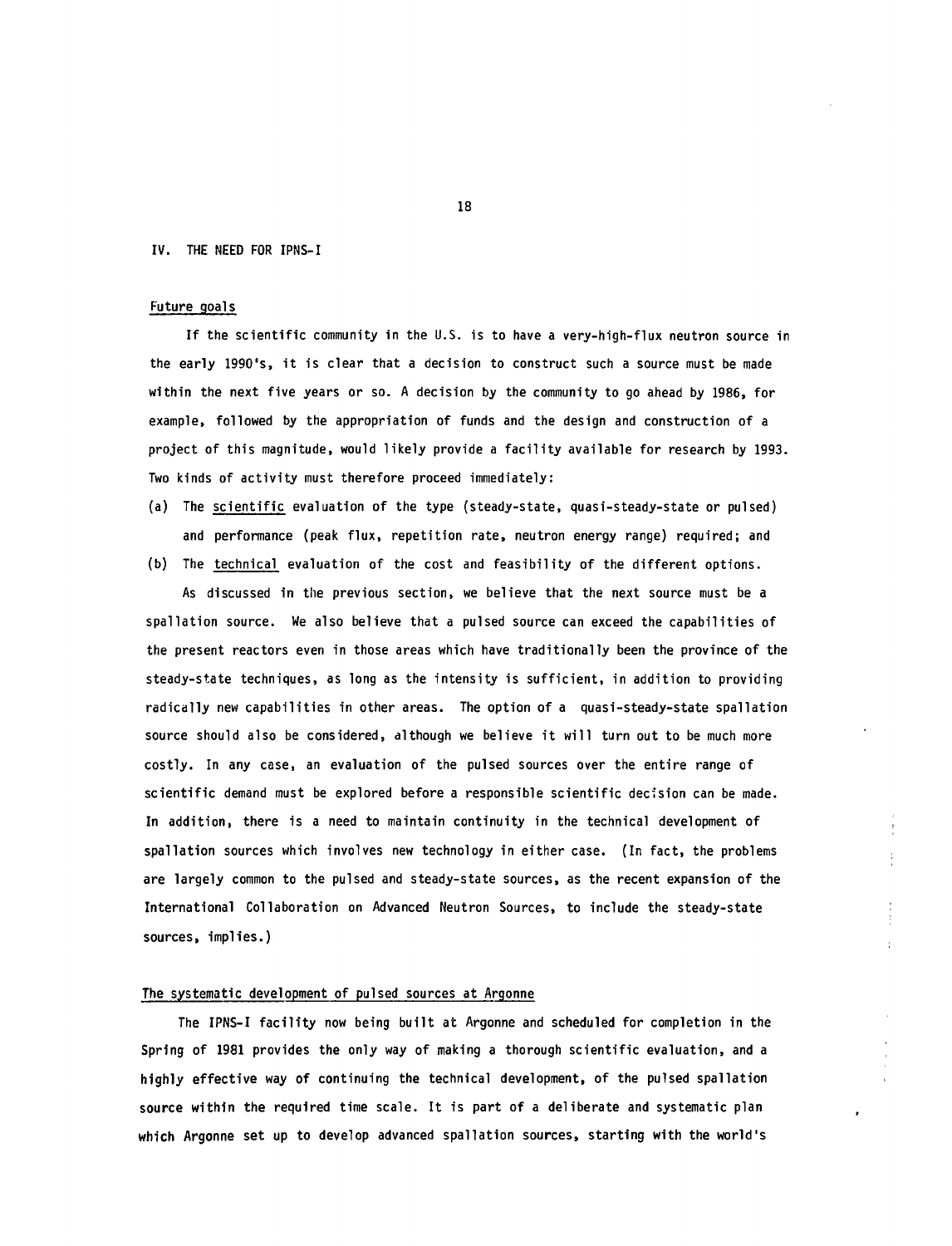**first prototype pulsed spallation source (ZING-P, 1974-5), leading through an advanced prototype (ZING-P,, 1977-80} to IPNS-I, an intermediate-level facility designed to demonstrate the scientific promise of this kind of source prior to the major investment required for a high-flux source. As part of this plan, Argonne also developed a complete concept for such a high-flux source (IPNS-II) which provides a point of reference for the decision on the future world-class facility.**

**To execute this plan, Argonne assembled a team of scientists with expertise in neutron scattering techniques, radiation effects research, instrument development, target and moderator optimization and accelerator development. The scientific disciplines involved include the various subfields of materials science—solid state physics, metallurgy, ceramics and materials chemistry--and extend into biology and elementary particle physics. To support this expanding effort within an essentially constant materials research budget, Argonne reprogrammed, with DOE approval, about \$3.2M (1981 dollars) of existing materials research funds into the pulsed neutron source activity.**

#### **The role of outside users**

**Realizing the crucial role which outside user communities have played at ILL and other European centers, Argonne from the beginning has made a major commitment to involve university and other outside users, taking advantage of the Laboratory's central location. Two major workshops on scientific applications have been held at Argonne. An International Symposium on Neutron Scattering will take place at Argonne this August, with emphasis on pulsed neutrons, and an International Conference on Neutron Irradiation Effects is scheduled for this November. A special advisory committee composed of distinguished university and industrial scientists was appointed under the auspices of the Argonne Universities Association. An IPNS Program Committee was formed with outside users holding prominent positions. Already at the IPNS-I level over 100 scientists have demonstrated an interest in using the facilities.**

#### **Achievements of the prototype sources**

**At the present time, Argonne has successfully completed the second stage of the ZING-P/ZING-PyiPNS-I/IPNS-II program. Over the period 1977-80, the ZING-P, target was used to bring the accelerator up to stable production operation at the current levels needed for the start of IPNS-I operation, to develop uranium targets for spallation**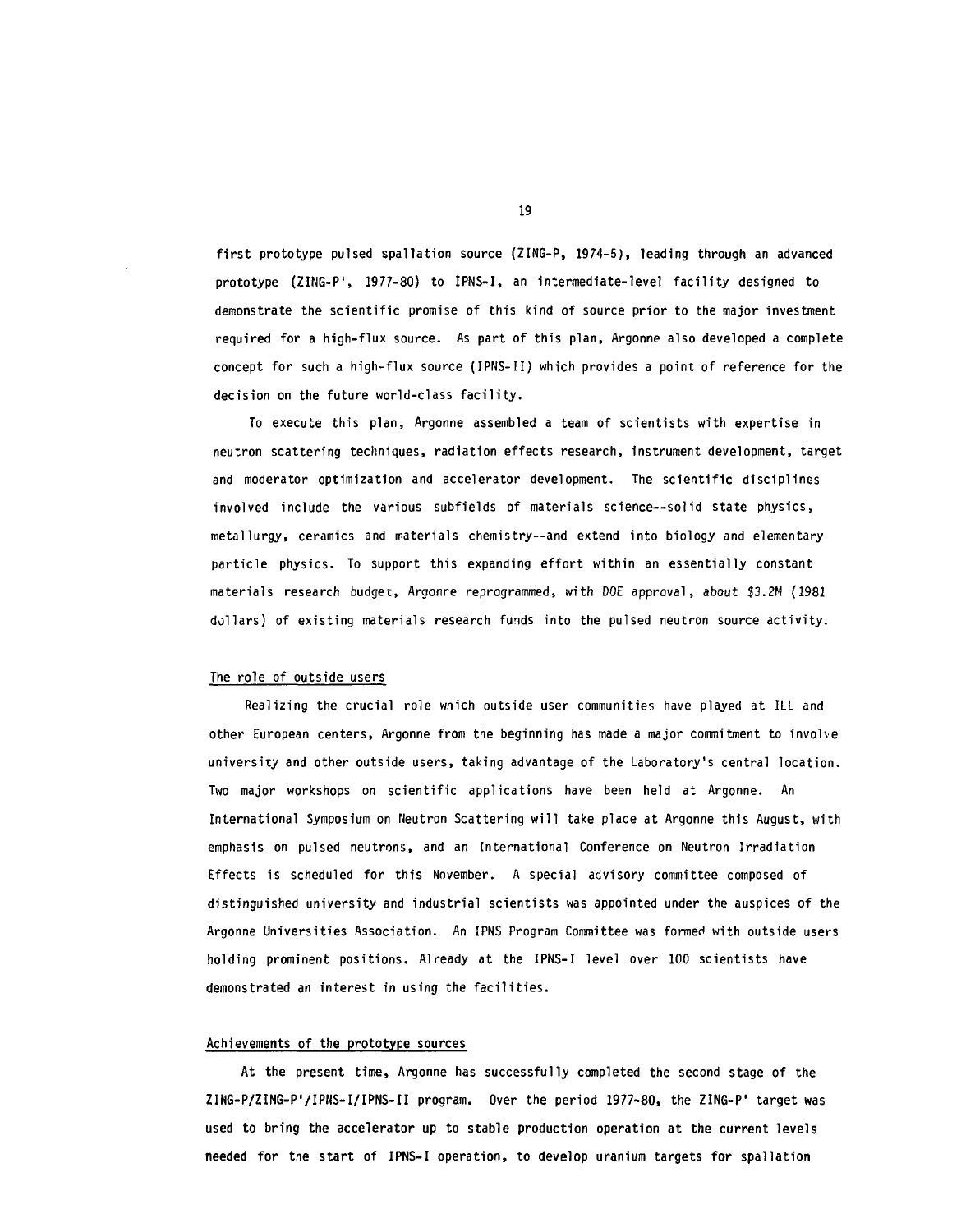sources, to develop moderator techniques to maximize neutron fluxes, to develop instruments to be used on the IPNS-I target, and to perform scientific experiments by ANL, university, other outside user scientists. Many crucial innovations came out of ZING-P':

- (a) the first time-of-flight single-crystal diffractometer with a position-sensitive area detector;
- (b) the highest resolution powder diffractometer ( $\triangle$  Q/Q = 0.3%) in the world;
- (c) a new type of two-dimensional scintillation detector based on the Anger principle;
- (d) L'ltracold neutrons produced by a pulsed Doppler-shifting technique;
- (e) demonstration of resonance radiography with epithermal neutrons from a pulsed source;
- (f) the first uranium target in a pulsed spallation source for neutron scattering;
- (g) the first liquid hydrogen moderator in a pulsed neutron source (until now the only working cryogenic moderator in the U.S.); and
- (h) crystal-oscillator stabilized operation of proton accelerator-neutron chopper phasing.

Two of the prototype instruments, the high-resolution powder diffractometer and the crystal analyzer spectrometer, became scientifically productive devices. The high resolution powder diffractometer completed 17 experiments performed by outside users from ten universities, one national laboratory, and two industrial research laboratories, and 21 experiments by ANL scientists. The crystal analyzer spectrometer completed 10 experiments by outside users from four universities and two national laboratories and six experiments by ANL scientists.

#### The capabilities of IPNS-I

The first phase of the Intense Pulsed Neutron Source project, IPNS-I, is now in the final stages of construction. Startup for research use is scheduled for May 1981. By using equipment and buildings set up previously at Argonne under the national high-energy physics program, estimated to have a replacement cost of \$35M, a well-designed source with a broad complement of research instruments (seven diffractometers and spectrometers for **neutron** scattering, three radiation effects facilities, and six additional beam tubes for other types of experiment) has been constructed for a construction outlay of nearly \$9M. IPNS-I is designed as a intermediate level facility (0<sub>th</sub>= 5 x 10<sup>14</sup> n/cm<sup>2</sup>sec at 45 Hz) i **which the scientific** promise of this kind of source can be fully demonstrated prior to **the major Investment on a high-flux** source.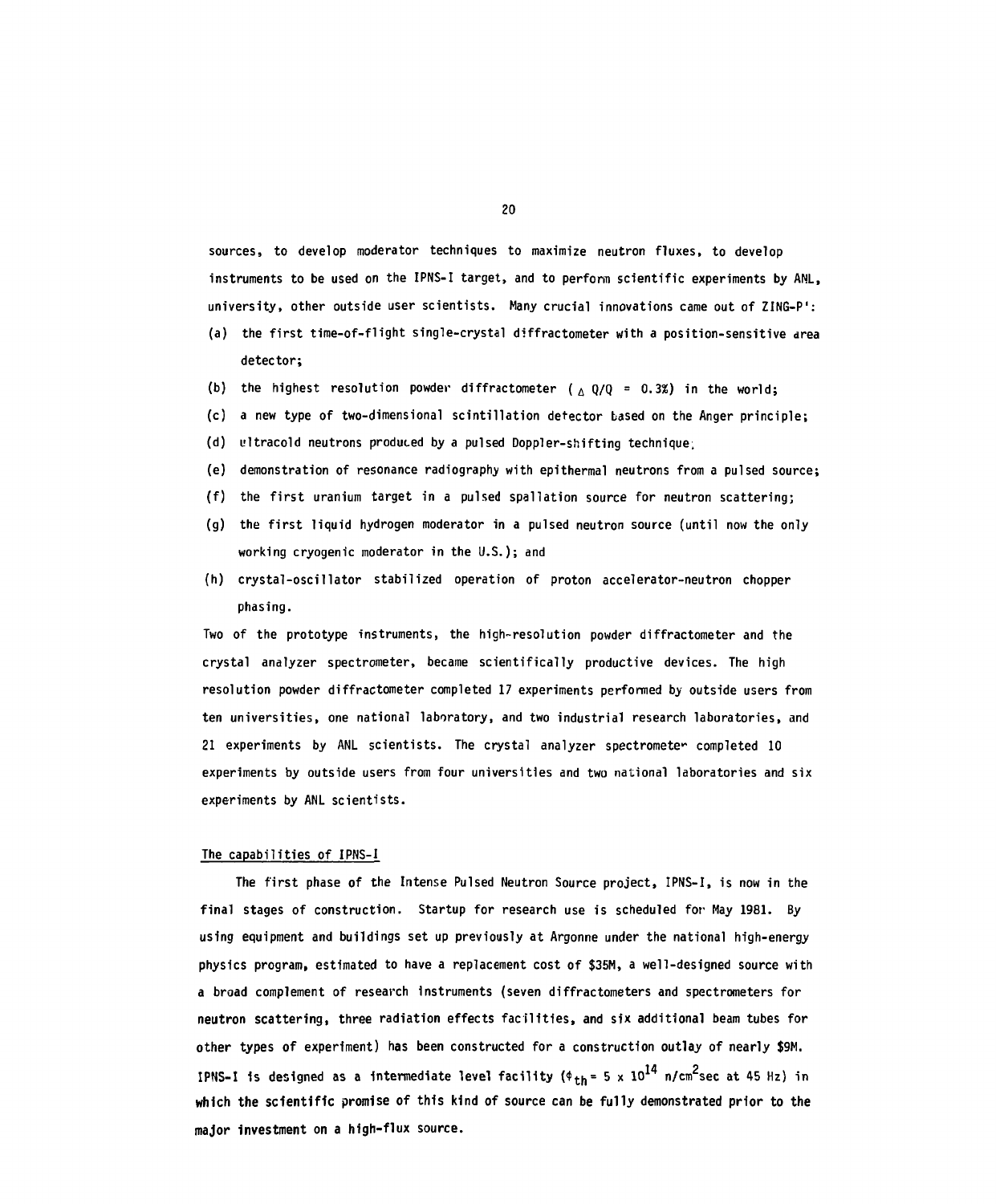**The IPNS-I source is dedicated to condensed matter research: the materials science and biology communities will have control, within the budgetary constraints, of scheduling and configuring the facilities to optimize the scientific output in their field. It provides new capabilities in several areas of scientific research. Above 150 meV, the flux is higher than that of the high-flux reactors. In inelastic scattering, this provides the capability for experiments analogous to x-ray Compton scattering where the momentum distributions of the atoms in a quantum system like liquid or solid helium-3 or -4 can be measured. Inelastic scattering will also be possible at high energy transfer (> 100 meV) so that the collective and single-particle excitations can be studied in ordered magnetic materials.**

**For diffraction studies, the IPNS-I pulsed neutron source offers some distinct advantages for the continued development of high-resolution powder diffraction techniques. High resolution diffractometers demand a properly optimized pulse length and repetition rate to achieve the unique advantages that the time-of-flight method can offer over conventional diffractometers. The HRPD at ZING-<sup>01</sup> utilized an 18.4 m flight path and required a repetition rate of 50 Hz or less to avoid frame overlap. The development of instruments which achieve even higher resolutions will only be possible at a source like IPNS-I which provides adequate intensities at low repetition rate (< 50 Hz). The short wavelength of the epithermal neutrons, which can be exploited because of the short (100 nsec) pulse length of the accelerator, lends itself to high-resolution studies of the spatial structure of amorphous solids like ternary metallic glasses. Also, IPNS-I will be the only U.S. source where biological materials can be studied with the small-angle resonance scattering discussed in the last section.**

**Important developments of neutron scattering techniques will be explored on IPNS-I as part of the relative demonstration of the value of high-flux (> 1016<sup>a</sup> t 60 Hz) pulsed sources including: an area-detector pulsed Laue technique for single-crystal diffraction studies of complex molecular and biological systems; studies of dynamical effects in solids to evaluate the power and versatility of the pulsed-source, time-of-flight method for "conventional" (thermal) neutron energies; and the use of correlation and spin-echo methods in a pulsed-source context.**

**For radiation effects research, IPNS-I will be the only facility in the U.S. meeting the two criteria for basic radiation effects studies: low nuclear heating and moderate**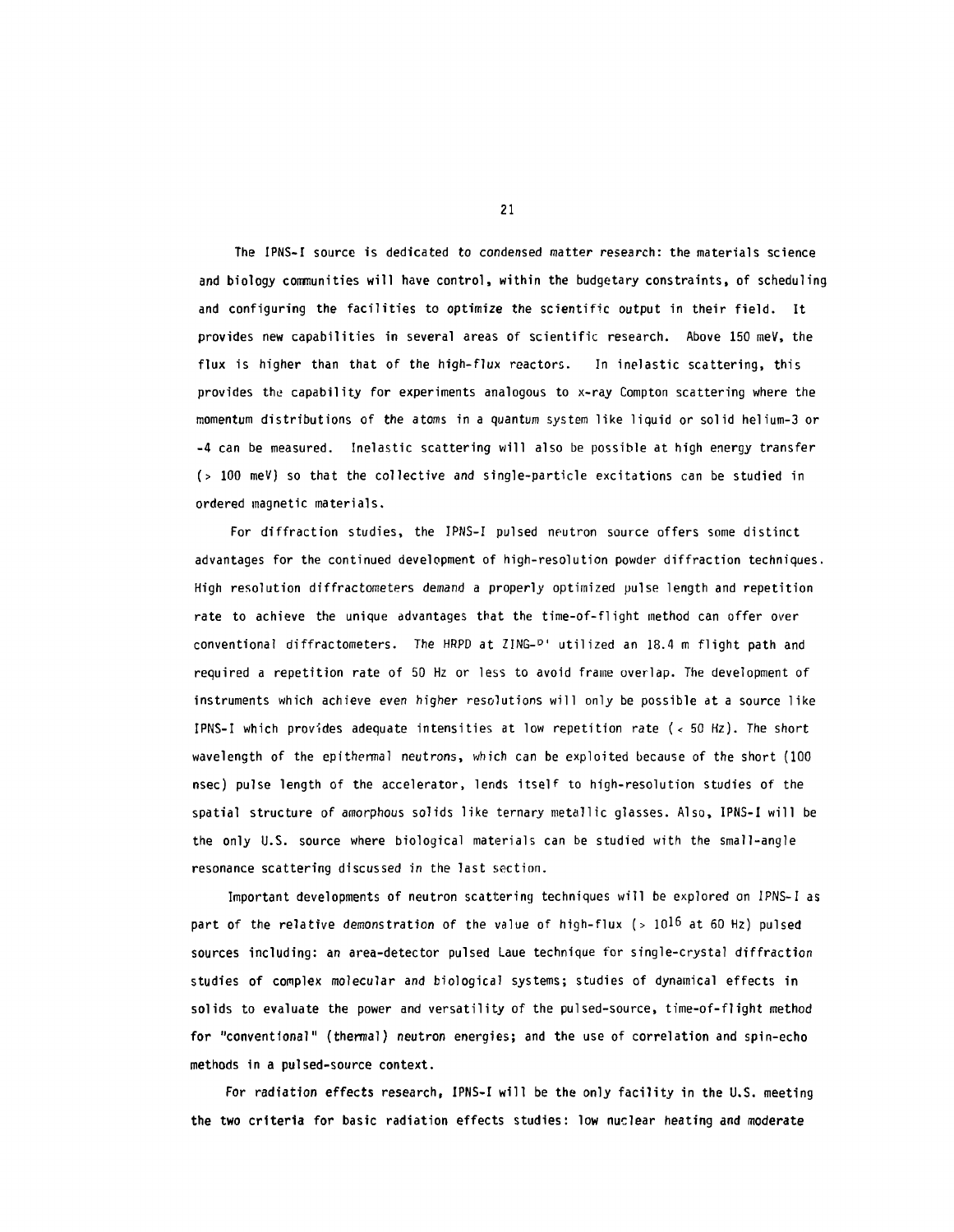**neutron intensity with a well-characterized spectrum. In addition, there are two special features which promise to open up new research areas:**

- **(a) the production of neutrons by proton bombardment (evaporation and spallation) that does not in itself produce y rays; and**
- **(b) the fact that the neutrons are produced in pulses , 100 nanoseconds in width with 1,1/30 sec between pulses.**

**The IPNS-I Radiation Effects Facility is the only facility available in the U.S. where the effects of fast neutron irradiation on fusion magnet materials can be studied. Mechanical property studies of the organic insulating materials must be made in a neutron** flux at  $40K$  to a fluence of  $10^{18}$  n/cm<sup>2</sup> to simulate the magnet operating conditions. The **large volume available in the IPNS-I cryostats permits the irradiation of a large number** of samples so that a data base can be obtained, and a transfer cryostat allows transfer **without warmup for testing purposes. Samples can also be irradiated under tensile or compressive stresses. In like fashion, the stabilizing material (copper or aluminum) is limited by the irradiation induced resistivity. Proper magnet designs require measurements of the resistivity changes in a high magnetic flux (12 T) and repetitive thermal cycling at room temperature. IPNS-I is the only facility in the U.S. capable of performing this experiment.**

**Argonne has pioneered the development of pulsed source neutron sources and has embarked, in concert with the national scientific community, on a logical and coherent plan to develop the scientific and technical basis for a decision on a world-class facility by the middle of this decade. At present, the Laboratory is poised ready to complete and promote the use of the only source in the world with an intensity and pulse length sufficient to adequately test the pulsed concept consistent with a decision on this time scale. An integrated in-house team with demonstrated capability and ingenuity in this area of science has been assembled to lead this effort, and user policies have been established from the beginning so that the best ideas from the national scientific community are exploited.**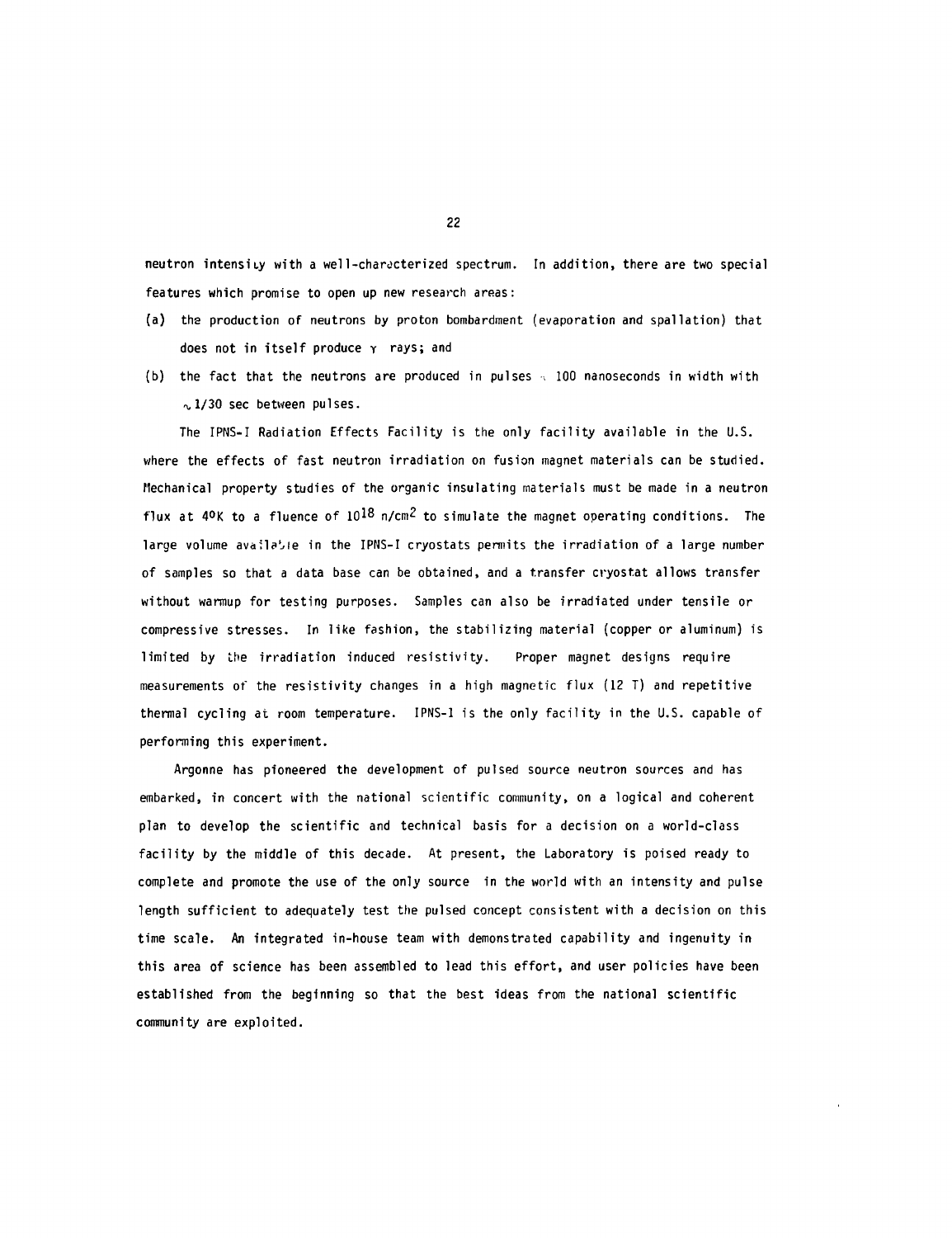#### V. THE ROLE OF WNR-PSR IN CONDENSED MATTER RESEARCH

The Weapons Neutron Research (WNR) facility at Los Alamos is available for neutron scattering experiments utilizing pulsed neutrons. As the Panel points out, because of the restrictions of the source (long pulses , high repetition rate, difficulty in synchonizing choppers, small experimental area) only limited neutron scattering research can be accomplished at the present time. Also, there are no provisions for radiation effects research. For these reasons, the development of the science and technology of spallation sources should be based on IPNS-I at least until the WNR facility becomes attractive with the advent of the Proton Storage Ring (PSR). Until this time DOE should not, in a constrained budget situation, try to duplicate the IPNS-I research and instrumentation effort at Los Alamos.

In 1986, LASL plans to have the Proton Storaye Ring in operation at WNR, which will then be a competitive facility for condensed matter research, overcoming most of the current limitations of the WNR facility. The neutron pulses can be shortened, allowing epithermal neutron measurements, while the repetition rate will be reduced, allowing high-resolution time-of-flight diffraction without frame overlap, and the chopper synchronization problem is simplified. The intensity goal of  $10^{16}$  at 12 Hz is overall four times and availability about half that of IPNS-I (see Table 1 of the Panel report). The experimental area is still limited but the inadequacies will be partially alleviated by a new laboratory building being built adjacent to the WNR site. A radiation effects facility would have to be installed if this field is to be continued. Los Alamos management has made a commitment to make the WNR-PSR facility available 80% of the time for condensed matter research, providing about 110 days per year at a cost of \$2M, assuming the condensed matter community supports 10% of the WNR-PSR costs as suggested in the Neal report. Provided the performance goal is met and funding is provided by DMA at **the** proposed levels, this could be cost-effective compared with IPNS-I, thereby freeing up funds to develop and conceptually design the very-high-flux facility. The transfer of the pulsed spallation effort to WNR-PSR during this period could therefore be a possible **option. If** it **were taken, Argonne** scientists **would** participate in **the** transfer of **the** IPNS-I **instrumentation to WNR-PSR** and **would continue** the **collaboration on neutron scattering instrument development which has already** been **actively** pursued **in helping to get instruments in operation at WNR, as well as help** to **set up** a **radiation effects facility at WNR-PSR.**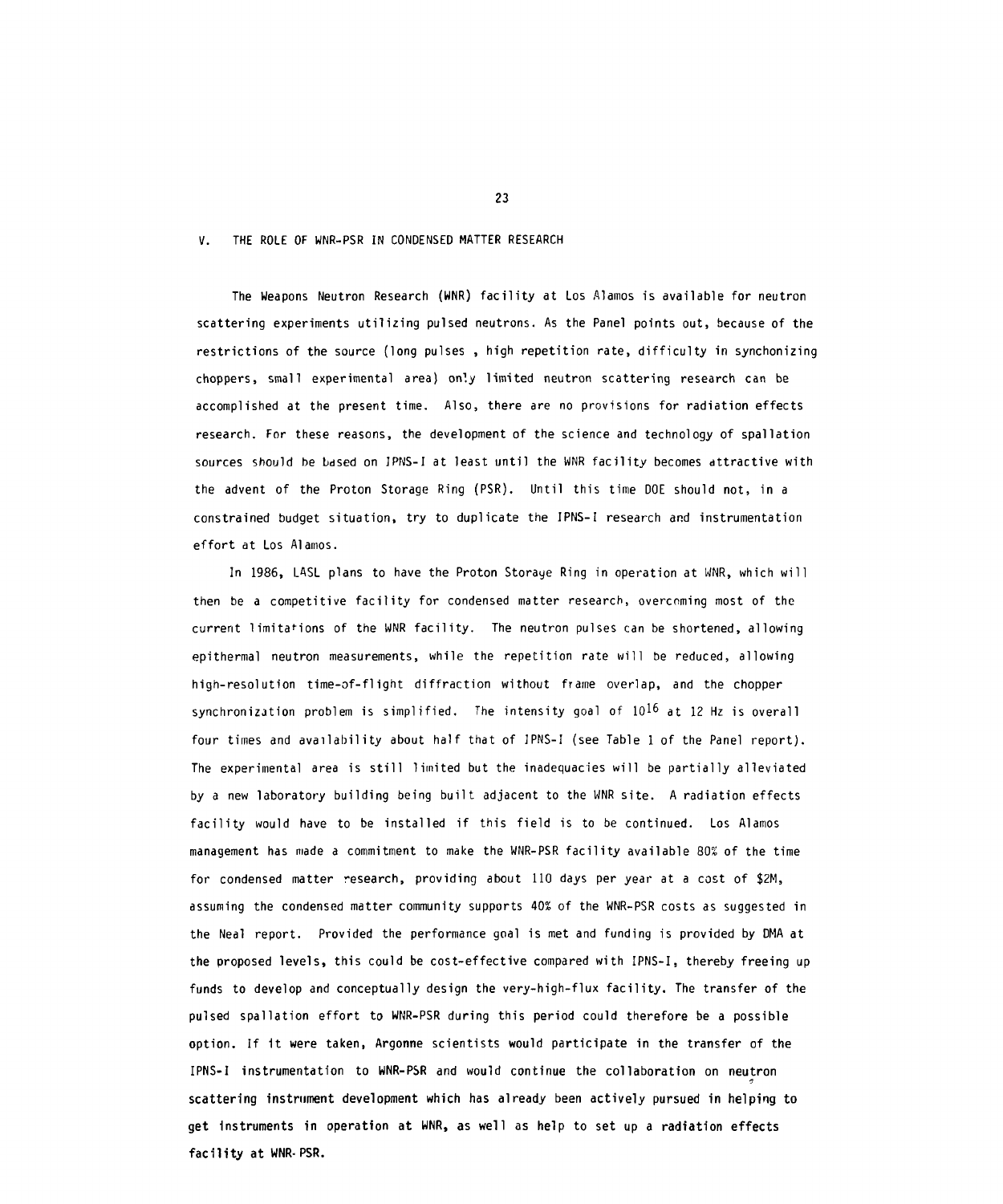#### VI. A VERY-HIGH-FLUX FACILITY FOR THE UNITED STATES

Neutron research in the U.S. will be in great jeopardy in the 1990's unless there is a new, very-high-flux facility which will provide capabilities comparable with the SNS pulsed spallation source  $(5 \times 10^{15}$  at 50 Hz) in Britain, the heavily re-equipped and re-instrumented reactor at the Institut Laue Langevin, and the high-flux quasi-steady-state spallation source  $(1-5 \times 10^{16}$  at 100 Hz) likely to be built in Germany. Clearly, the U.S. needs at least one facility which will be competitive at this level, whereas it appears that our high-flux reactors will not, at least without a major reinvestment on both the reactors and the instrumentation, compete with ILL; WNR-PSR will be less than half as intense and much more limited in experimental capability than the high-flux, dedicated British source. The German project, if completed in any of the presently proposed forms, will be superior to all the proposed U.S. facilities.

Argonne strongly endorses the Panel 's recommendations to start the planning and designing for a new facility as soon as possible. It will be necessary to consider, at least briefly, the possibility of a very-high flux reactor and the various options for a spallation ource which can, in principle, be either a stand-alone facility or one based in part on existing accelerator hardware (ANL, BNL, FNAL or LASL). Argonne should play a lead role in this activity, in view of the Laboratory's expertise in reactor and accelerator technology, spallation neutron targetry, steady-state and time-of-flight neutron scattering instrumentation and neutron radiation effects research. This body of expertise has been built up at Argonne from 1972 onwards to carry out the systematic plan for the development of advanced spallation sources, as discussed in Section III. It would be most cost-effective for the nation to utilize this assembly of competence, ingenuity and dedication for the design of the very-high-flux facility. Further, Argonne is well coupled to the materials research and biology communities and therefore in a good position to react to the desires and needs of these communities for new capabilities in neutron research. We would view the IPNS-II concept developed three years ago as a reference against which to judge the various alternatives.

The size of the effort for designing and planning for this source recommended by the **Panel (\$lM/year by** 1984) is adequate up to that point but will need expansion as the concept becomes more firm and conceptual design studies leading up to a funding **appropriation** are **required.** Economies can clearly be effected by the joint use of **expertise funded under IPNS-I operations.**

į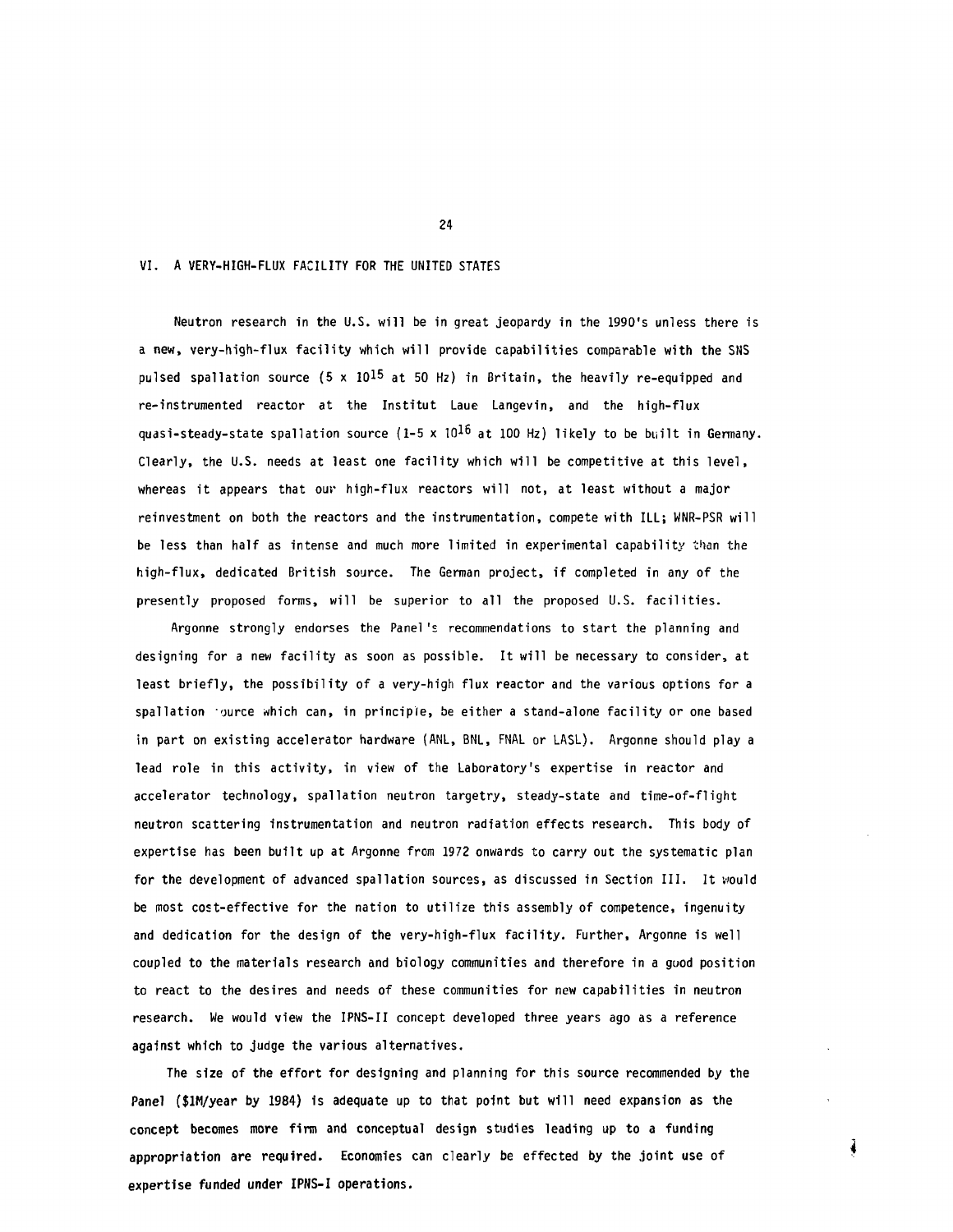**VII. THE PROPOSED PLAN**

**We have discussed in the previous sections our belief in the essential role of neutrons in condensed matter science, the importance of pulsed spallation sources in the drive for higher neutron intensities, and the need to plan now for a very-high-flux facility for the United States. We now present a plan which will allow the DOE neutron program to proceed on a reponsible and rational course towards the very-high-flux source while nurturing the scientific capability which will exploit the new facility and the existing high-flux reactors. This plan has four principal components:**

- **1. Continued support of the mainstay of the present research programs at the high-flux reactors with additional funding to enable the user community to carry out research at these facilities.**
- **2. The timely scientific demonstration and technical development of pulsed spallation sources at IPNS-I up to 1986 (Section IV).**
- **3. Continued development of the Proton Storage Ring and preservation of a future option to transfer the pulsed spallation program to WNR-PSR in 1987 (Section V).**
- **4. Design and planning leading to a new very-high-flux facility, aiming for a 1986 decision and availability in the early 1990's (Section VI).**

**Tables 1 and 2 present the estimated costs of this plan based on the input from the Laboratories presented to the Neutron Scattering Review Panel. For simplicity, we follow the Panel Report in showing only costs for Fiscal Year 1984, expressed in FY81 dollars. Table 1 shows the total operating costs for running the DOE neutron facilities and** associated neutron research programs. Table 2 snow the components of the costs expected to accrue to the Division of Materials 5 *iences* (DMS)

**The cost figures are derived on the**  $tc^*$  **and**  $u$  **bases:** 

**1. For the reactor programs at BNL, ORNL and Ames, we use data supplied to the Review Panel on Neutron Scattering (these do not include the costs associated with the new fuel supplier which will likely increase these totals). An additional funding of \$1.5M is provided to expand the outside user program at the two reactors.**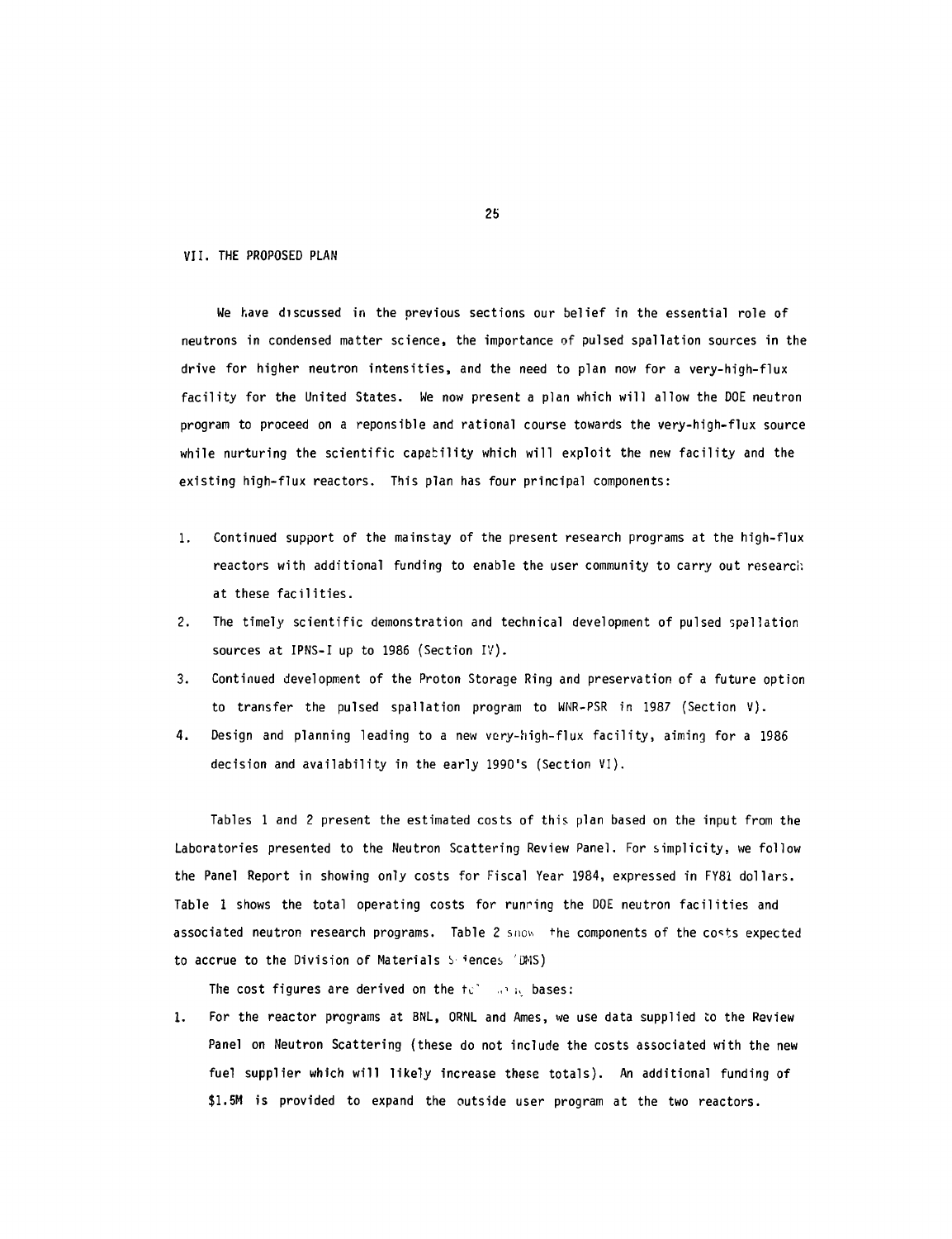- **2. For IPNS-I, the budget is \$1.1H below the lower (B) budget presented to the Review Panel. With this reduced budget it will be necessary to cut back on some of the goals of IPNS-I as presented to the Panel. Nevertheless, we believe that the basic objectives of the program as discussed in Section IV can still be met.**
- **3. For WNR-PSR, we use data given in the Neal Report (these assume that construction of the PSR and the upgrading of WNR target cell and shielding are covered by separate funds). We assume that the Materials Sciences research program is delayed to an FY86 start, for reasons discussed in Section V.**
- **4. The cost-sharing arrangements between DMS and other parts of DOE will continue at the present levels.**

**Since IPNS-I is a facility dedicated to condensed matter research, the costs to the DMS program are of course higher than for the other facilities. We should point out, however, that the Argonne program is also distinguished from the other four in its support of a neutron radiation effects program, accounting for about one-fourth of the total effort. As discussed in Section IV, about \$3.2M of the IPNS-I budget represents funds reprogrammed from other materials research programs.**

**Based on the FY80 DOE-DMS budget of \$12.6M (Table 2 of the Panel report), the budget schedule shows an increase of 22% over the period FY30-84, an average of 5% per year in constant dollars. We feel that these are realistic increases amply justified in view of the importance of neutron research to the nation's scientific effort and the presently eroding position with respect to international competition.**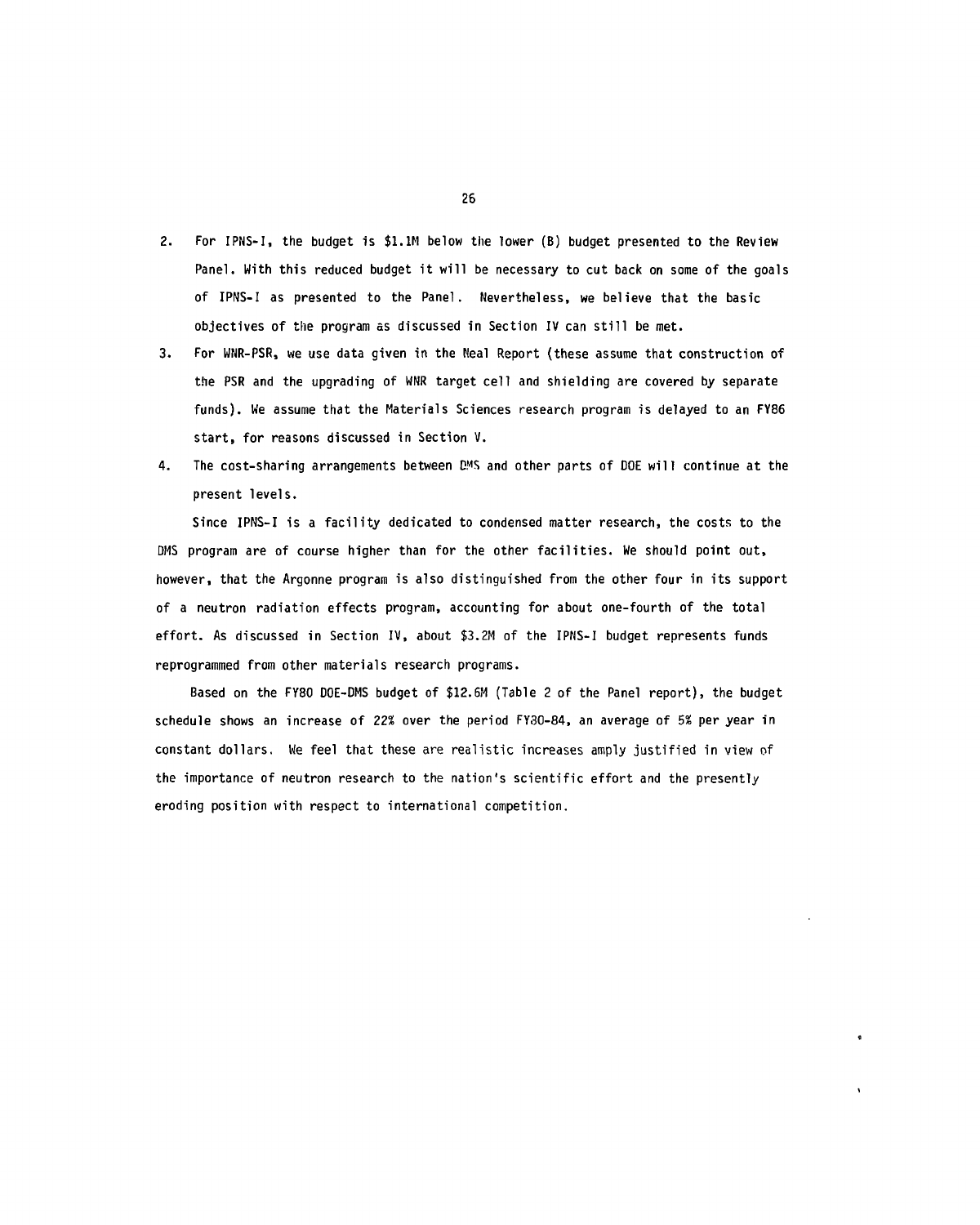# **COST OF NEUTRON FACILITY OPERATIONS AND RESEARCH**

**FY 1984 (in millions of FY 1981 dollars)**

# **Table 1. Total Costs**

 $\sim$ 

 $\frac{1}{2}$ 

 $\mathbf{r}$ 

 $\pmb{\theta}$ 

 $\mathbf{u}$  $\mathcal{L}$ 

| Facility   | Costs  |  |
|------------|--------|--|
| Reactors   | \$22.0 |  |
| IPNS-I     | 7.3    |  |
| WNR-PSR    | 5.8    |  |
| New Source | 1.0    |  |
| TOTAL      | \$36.1 |  |

# **Table 2. Costs to DOE Division of Materials Research**

| Facility     | Costs     |  |
|--------------|-----------|--|
| Reactors     | \$<br>8.4 |  |
| IPNS-I       | 7.0       |  |
| WNR-PSR      | 0.4       |  |
| New Source   | 1.0       |  |
| <b>TOTAL</b> | \$16.8    |  |

 $\frac{d}{dt} \left( \frac{d}{dt} \right) = \frac{d}{dt} \left( \frac{d}{dt} \right)$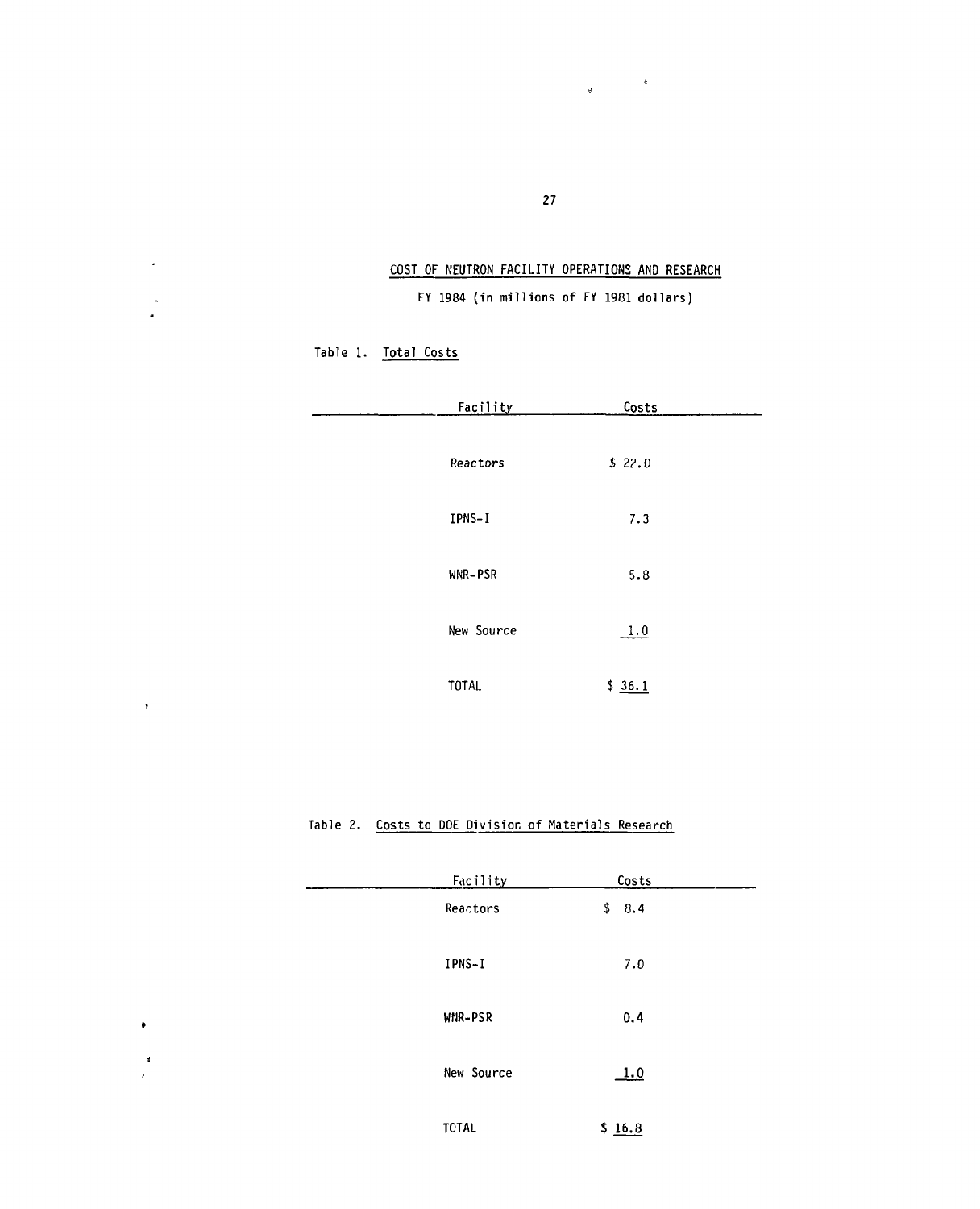**VIII. SUMMARY**

**We strongly support the Panel's recommendation for an expanded budget which will allow the systematic development of the field. In case it is not possible to provide this budget, however, we have presented an alternative plan for the future of neutron research on condensed matter. This plan leads, in a rational and logical way, to a world-class neutron source which will ensure th< vitality of the field and exploit the many benefits which state-of-the-art neutron facilities can bring to the nation's materials and biological sciences programs.**

**The plan has four essential stages in arriving at the world-class facility:**

- **1. The scientific demonstration and technical development of the pulsed spallation concept at IPNS-I through 1986.**
- **2. Feasibility and design studies leading to a construction decision on a world-class facility in 1986, to be available for research in the early 1990's.**
- **3. Continuation of the DOE neutron research programs at the High-Flux Beam Reactor and the High-Flux Isotope Reactor and preservation of the option to transfer the pulsed spallation program to the Weapons Neutron Research-Proton Storage Ring Facility after 1986.**
- **4. Development of an expanded user community.**

**We must emphasize that this plan is based on certain assumptions which must be continuously validated as the development and construction of the facilities involved progresses. These include the assumption that the Proton Storage Ring at Los Alamos will be built as planned and available over 100 days per year for condensed matter research from 1987 onwards.**

**We propose that about two years from now a national committee 1n the fields related to neutron research be organized to review the development of the science and the facilities and to represent the community in recommendations on priorities to the funding aqencies. Such committees have been set up in other fields and appear to have had beneficial effects. Some specific functions we foresee this committee addressing are the following:**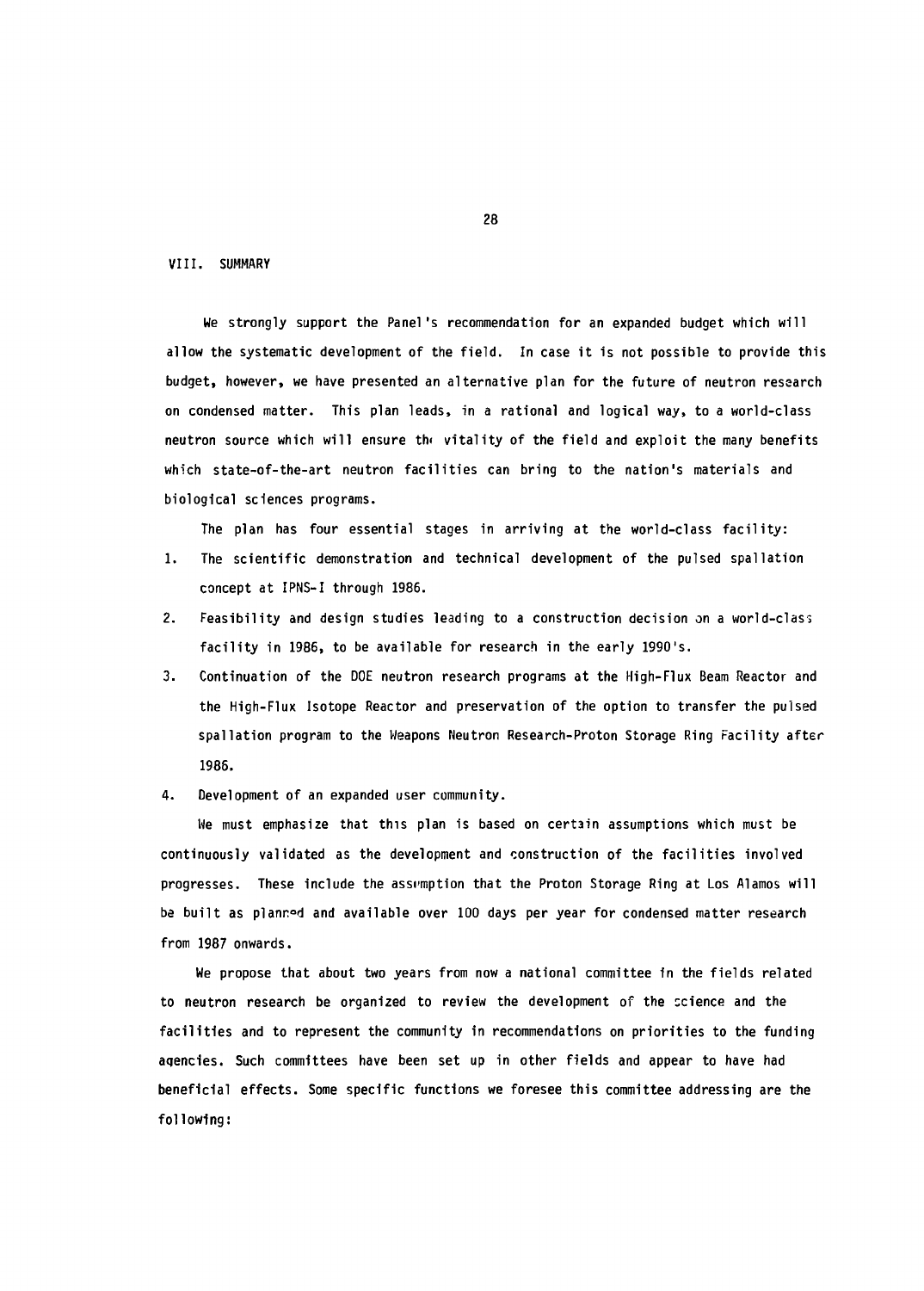|  | Validation of assumptions of facility availability, performance and cost figures used |
|--|---------------------------------------------------------------------------------------|
|  | in previous planning.                                                                 |
|  | Assessment of costs and benefits of plans for the very-high-flux source as developed  |
|  | by that time.                                                                         |
|  | Accessorit if isste and benefits of amoustici injuties fiellitic                      |

**3. Assessment of costs and benefits of operating existing facilities.**

 $\sim$   $\sim$ 

**4. Optimization of the involvement of the general scientific community with the neutron facilities.**

**We believe that the plan we have presented will enable the exploitation of the full potential of neutron techniques to a broad range of scientific areas.**

 $\frac{1}{2}$ 

 $\bar{\mathbf{r}}$ 

 $\frac{6}{3}$ ÷,  $\overline{a}$ 

 $\lambda$ 

 $\bar{z}$